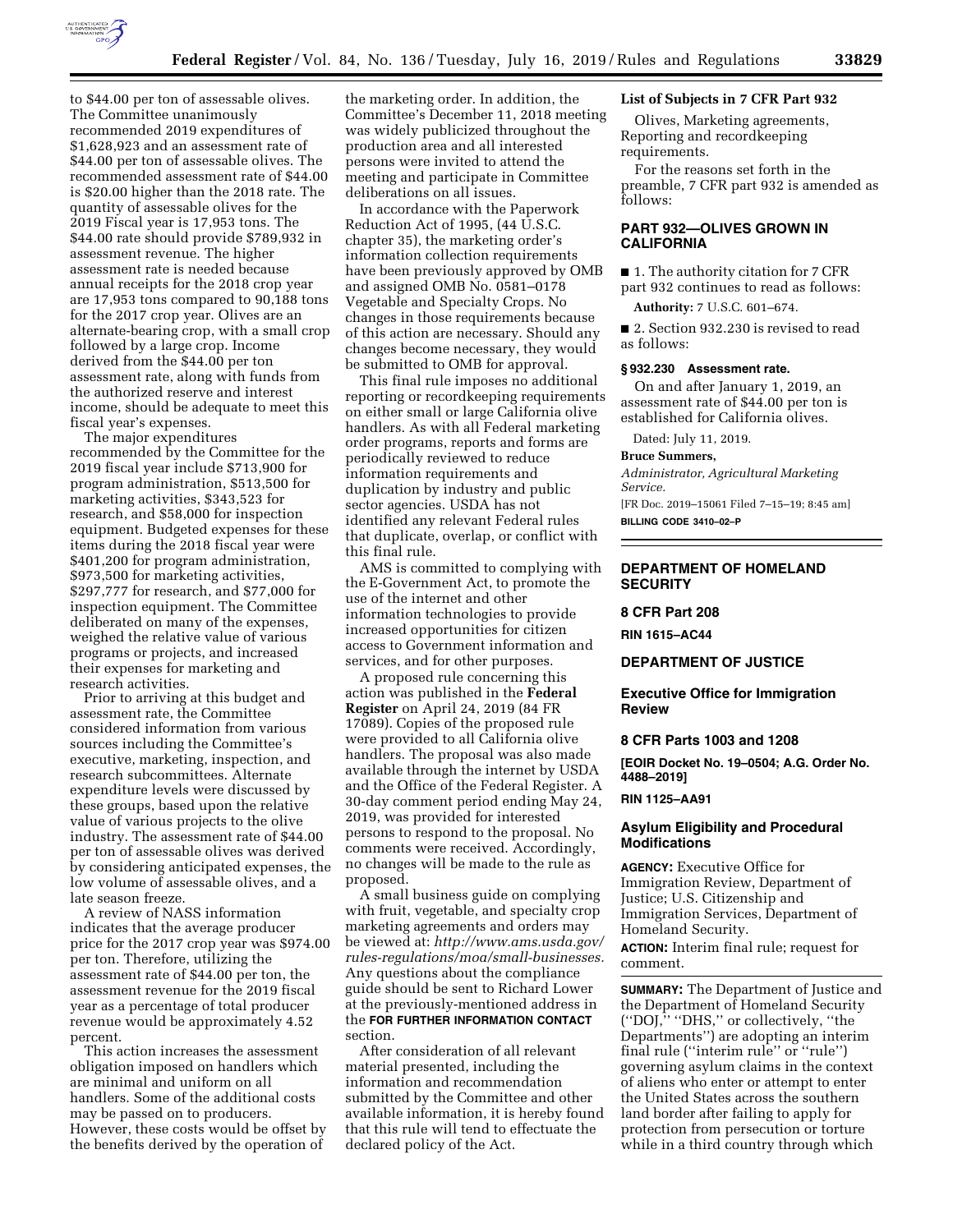they transited en route to the United States. Pursuant to statutory authority, the Departments are amending their respective regulations to provide that, with limited exceptions, an alien who enters or attempts to enter the United States across the southern border after failing to apply for protection in a third country outside the alien's country of citizenship, nationality, or last lawful habitual residence through which the alien transited en route to the United States is ineligible for asylum. This basis for asylum ineligibility applies only prospectively to aliens who enter or arrive in the United States on or after the effective date of this rule. In addition to establishing a new mandatory bar for asylum eligibility for aliens who enter or attempt to enter the United States across the southern border after failing to apply for protection from persecution or torture in at least one third country through which they transited en route to the United States, this rule would also require asylum officers and immigration judges to apply this new bar on asylum eligibility when administering the credible-fear screening process applicable to stowaways and aliens who are subject to expedited removal under section 235(b)(1) of the Immigration and Nationality Act. The new bar established by this regulation does not modify withholding or deferral of removal proceedings. Aliens who fail to apply for protection in a third country of transit may continue to apply for withholding of removal under the Immigration and Nationality Act (''INA'') and deferral of removal under regulations issued pursuant to the legislation implementing U.S. obligations under Article 3 of the Convention against Torture and Other Cruel, Inhuman or Degrading Treatment or Punishment.

#### **DATES:**

*Effective date:* This rule is effective July 16, 2019.

*Submission of public comments:*  Written or electronic comments must be submitted on or before August 15, 2019. Written comments postmarked on or before that date will be considered timely. The electronic Federal Docket Management System will accept comments prior to midnight eastern standard time at the end of that day.

**ADDRESSES:** You may submit comments, identified by EOIR Docket No. 19–0504, by one of the following methods:

• *Federal eRulemaking Portal: [http://](http://www.regulations.gov)  [www.regulations.gov.](http://www.regulations.gov)* Follow the instructions for submitting comments.

• *Mail:* Lauren Alder Reid, Assistant Director, Office of Policy, Executive

Office for Immigration Review, 5107 Leesburg Pike, Suite 2616, Falls Church, VA 22041. To ensure proper handling, please reference EOIR Docket No. 19– 0504 on your correspondence. This mailing address may be used for paper, disk, or CD–ROM submissions.

• *Hand Delivery/Courier:* Lauren Alder Reid, Assistant Director, Office of Policy, Executive Office for Immigration Review, 5107 Leesburg Pike, Suite 2616, Falls Church, VA 22041. Contact Telephone Number (703) 305–0289 (not a toll-free call).

# **FOR FURTHER INFORMATION CONTACT:**

Lauren Alder Reid, Assistant Director, Office of Policy, Executive Office for Immigration Review, 5107 Leesburg Pike, Suite 2616, Falls Church, VA 22041. Contact Telephone Number (703) 305–0289 (not a toll-free call).

# **SUPPLEMENTARY INFORMATION:**

## **I. Public Participation**

Interested persons are invited to participate in this rulemaking by submitting written data, views, or arguments on all aspects of this rule. The Departments also invite comments that relate to the potential economic or federalism effects that might result from this rule. To provide the most assistance to the Departments, comments should reference a specific portion of the rule; explain the reason for any recommended change; and include data, information, or authority that supports the recommended change. Comments received will be considered and addressed in the process of drafting the final rule.

All comments submitted for this rulemaking should include the agency name and EOIR Docket No. 19–0504. Please note that all comments received are considered part of the public record and made available for public inspection at *[www.regulations.gov.](http://www.regulations.gov)* Such information includes personally identifiable information (such as a person's name, address, or any other data that might personally identify that individual) that the commenter voluntarily submits.

If you want to submit personally identifiable information as part of your comment, but do not want it to be posted online, you must include the phrase ''PERSONALLY IDENTIFIABLE INFORMATION'' in the first paragraph of your comment and precisely and prominently identify the information of which you seek redaction.

If you want to submit confidential business information as part of your comment, but do not want it to be posted online, you must include the phrase ''CONFIDENTIAL BUSINESS

INFORMATION'' in the first paragraph of your comment and precisely and prominently identify the confidential business information of which you seek redaction. If a comment has so much confidential business information that it cannot be effectively redacted, all or part of that comment may not be posted on *[www.regulations.gov.](http://www.regulations.gov)* Personally identifiable information and confidential business information provided as set forth above will be placed in the public docket file of DOJ's Executive Office for Immigration Review (''EOIR''), but not posted online. To inspect the public docket file in person, you must make an appointment with EOIR. Please see the **FOR FURTHER INFORMATION CONTACT** paragraph above for the contact information specific to this rule.

#### **II. Purpose of This Interim Rule**

As discussed further below, asylum is a discretionary immigration benefit that generally can be sought by eligible aliens who are physically present or arriving in the United States, irrespective of their status, as provided in section 208 of the INA, 8 U.S.C. 1158. Congress, however, has provided that certain categories of aliens cannot receive asylum and has further delegated to the Attorney General and the Secretary of Homeland Security (''Secretary'') the authority to promulgate regulations establishing additional bars on eligibility to the extent consistent with the asylum statute, as well as the authority to establish ''any other conditions or limitations on the consideration of an application for asylum'' that are consistent with the INA. *See* INA 208(b)(2)(C), (d)(5)(B), 8 U.S.C. 1158(b)(2)(C), (d)(5)(B). This interim rule will limit aliens' eligibility for this discretionary benefit if they enter or attempt to enter the United States across the southern land border after failing to apply for protection in at least one third country through which they transited en route to the United States, subject to limited exceptions.

The United States has experienced a dramatic increase in the number of aliens encountered along or near the southern land border with Mexico. This increase corresponds with a sharp increase in the number, and percentage, of aliens claiming fear of persecution or torture when apprehended or encountered by DHS. For example, over the past decade, the overall percentage of aliens subject to expedited removal and referred, as part of the initial screening process, for a credible-fear interview on claims of a fear of return has jumped from approximately 5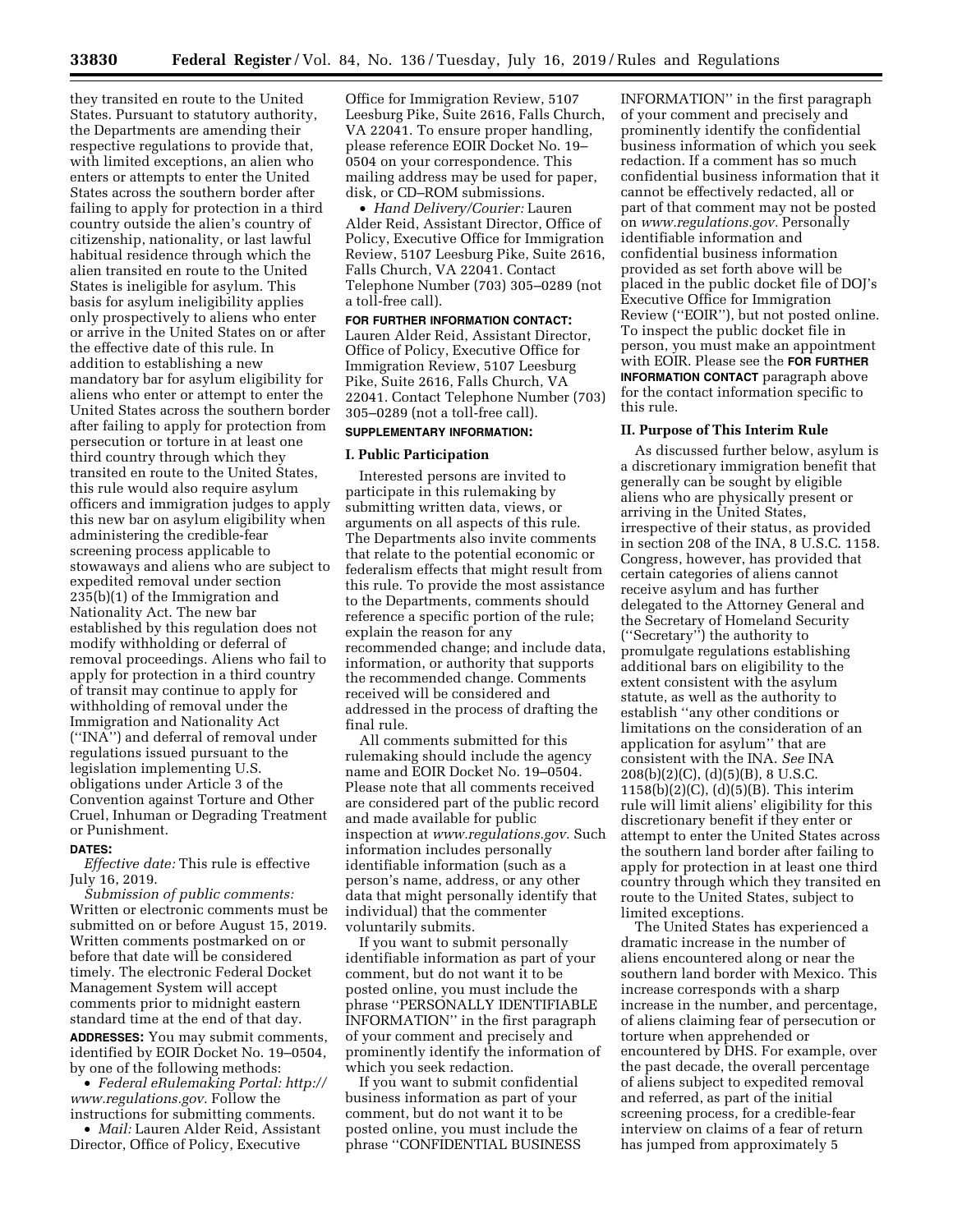percent to above 40 percent. The number of cases referred to DOJ for proceedings before an immigration judge has also risen sharply, more than tripling between 2013 and 2018. These numbers are projected to continue to increase throughout the remainder of Fiscal Year ("FY") 2019 and beyond. Only a small minority of these individuals, however, are ultimately granted asylum.

The large number of meritless asylum claims places an extraordinary strain on the nation's immigration system, undermines many of the humanitarian purposes of asylum, has exacerbated the humanitarian crisis of human smuggling, and affects the United States' ongoing diplomatic negotiations with foreign countries. This rule mitigates the strain on the country's immigration system by more efficiently identifying aliens who are misusing the asylum system to enter and remain in the United States rather than legitimately seeking urgent protection from persecution or torture. Aliens who transited through another country where protection was available, and yet did not seek protection, may fall within that category.

Apprehending the great number of aliens crossing illegally into the United States and processing their credible-fear and asylum claims consumes an inordinate amount of resources of the Departments. DHS must surveil, apprehend, screen, and process the aliens who enter the country. DHS must also devote significant resources to detain many aliens pending further proceedings and to represent the United States in immigration court proceedings. The large influx of aliens also consumes substantial resources of DOJ, whose immigration judges adjudicate aliens' claims and whose officials are responsible for prosecuting and maintaining custody over those who violate Federal criminal law. Despite DOJ deploying close to double the number of immigration judges as in 2010 and completing historic numbers of cases, currently more than 900,000 cases are pending before the immigration courts. This represents an increase of more than 100,000 cases (or a greater than 13 percent increase in the number of pending cases) since the start of FY 2019. And this increase is on top of an already sizeable jump over the previous five years in the number of cases pending before immigration judges. From the end of FY 2013 to the close of FY 2018, the number of pending cases more than doubled, increasing nearly 125 percent.

That increase is owing, in part, to the continued influx of aliens and record

numbers of asylum applications being filed: More than 436,000 of the currently pending immigration cases include an asylum application. But a large majority of the asylum claims raised by those apprehended at the southern border are ultimately determined to be without merit. The strain on the immigration system from those meritless cases has been extreme and extends to the judicial system. The INA provides many asylum-seekers with rights of appeal to the Article III courts of the United States. Final disposition of asylum claims, even those that lack merit, can take years and significant government resources to resolve, particularly where Federal courts of appeals grant stays of removal when appeals are filed. *See De Leon* v. *INS,* 115 F.3d 643 (9th Cir. 1997).

The rule's bar on asylum eligibility for aliens who fail to apply for protection in at least one third country through which they transit en route to the United States also aims to further the humanitarian purposes of asylum. It prioritizes individuals who are unable to obtain protection from persecution elsewhere and individuals who are victims of a ''severe form of trafficking in persons'' as defined by 8 CFR 214.11, many of whom do not volitionally transit through a third country to reach the United States. By deterring meritless asylum claims and de-prioritizing the applications of individuals who could have obtained protection in another country, the Departments seek to ensure that those refugees who have no alternative to U.S.-based asylum relief or have been subjected to an extreme form of human trafficking are able to obtain relief more quickly.

Additionally, the rule seeks to curtail the humanitarian crisis created by human smugglers bringing men, women, and children across the southern border. By reducing the incentive for aliens without an urgent or genuine need for asylum to cross the border—in the hope of a lengthy asylum process that will enable them to remain in the United States for years, typically free from detention and with work authorization, despite their statutory ineligibility for relief—the rule aims to reduce human smuggling and its tragic effects.

Finally, the rule aims to aid the United States in its negotiations with foreign nations on migration issues. Addressing the eligibility for asylum of aliens who enter or attempt to enter the United States after failing to seek protection in at least one third country through which they transited en route to the United States will better position the United States as it engages in ongoing

diplomatic negotiations with Mexico and the Northern Triangle countries (Guatemala, El Salvador, and Honduras) regarding migration issues in general, related measures employed to control the flow of aliens into the United States (such as the recently implemented Migrant Protection Protocols 1), and the urgent need to address the humanitarian and security crisis along the southern land border between the United States and Mexico.

In sum, this rule provides that, with limited exceptions, an alien who enters or arrives in the United States across the southern land border is ineligible for the discretionary benefit of asylum unless he or she applied for and received a final judgment denying protection in at least one third country through which he or she transited en route to the United States. The alien would, however, remain eligible to apply for statutory withholding of removal and for deferral of removal under the CAT.

In order to alleviate the strain on the U.S. immigration system and more effectively provide relief to those most in need of asylum—victims of a severe form of trafficking and refugees who have no other option—this rule incorporates the eligibility bar on asylum into the credible-fear screening process applicable to stowaways and aliens placed in expedited removal proceedings.

## **III. Background**

# *A. Joint Interim Rule*

The Attorney General and the Secretary publish this joint interim rule pursuant to their respective authorities concerning asylum determinations.

The Homeland Security Act of 2002 (''HSA''), Public Law 107–296, as amended, transferred many functions related to the execution of Federal immigration law to the newly created DHS. The HSA charged the Secretary ''with the administration and enforcement of this chapter and all other laws relating to the immigration and naturalization of aliens,'' 8 U.S.C. 1103(a)(1), and granted the Secretary the power to take all actions ''necessary for carrying out'' the provisions of the INA, *id.* at 1103(a)(3). The HSA also transferred to DHS some responsibility for affirmative asylum applications, *i.e.,*  applications for asylum made outside the removal context. *See* 6 U.S.C. 271(b)(3). That authority has been delegated within DHS to U.S. Citizenship and Immigration Services (''USCIS''). USCIS asylum officers

<sup>1</sup>*See* Notice of Availability for Policy Guidance Related to Implementation of the Migrant Protection Protocols, 84 FR 6811 (Feb. 28, 2019).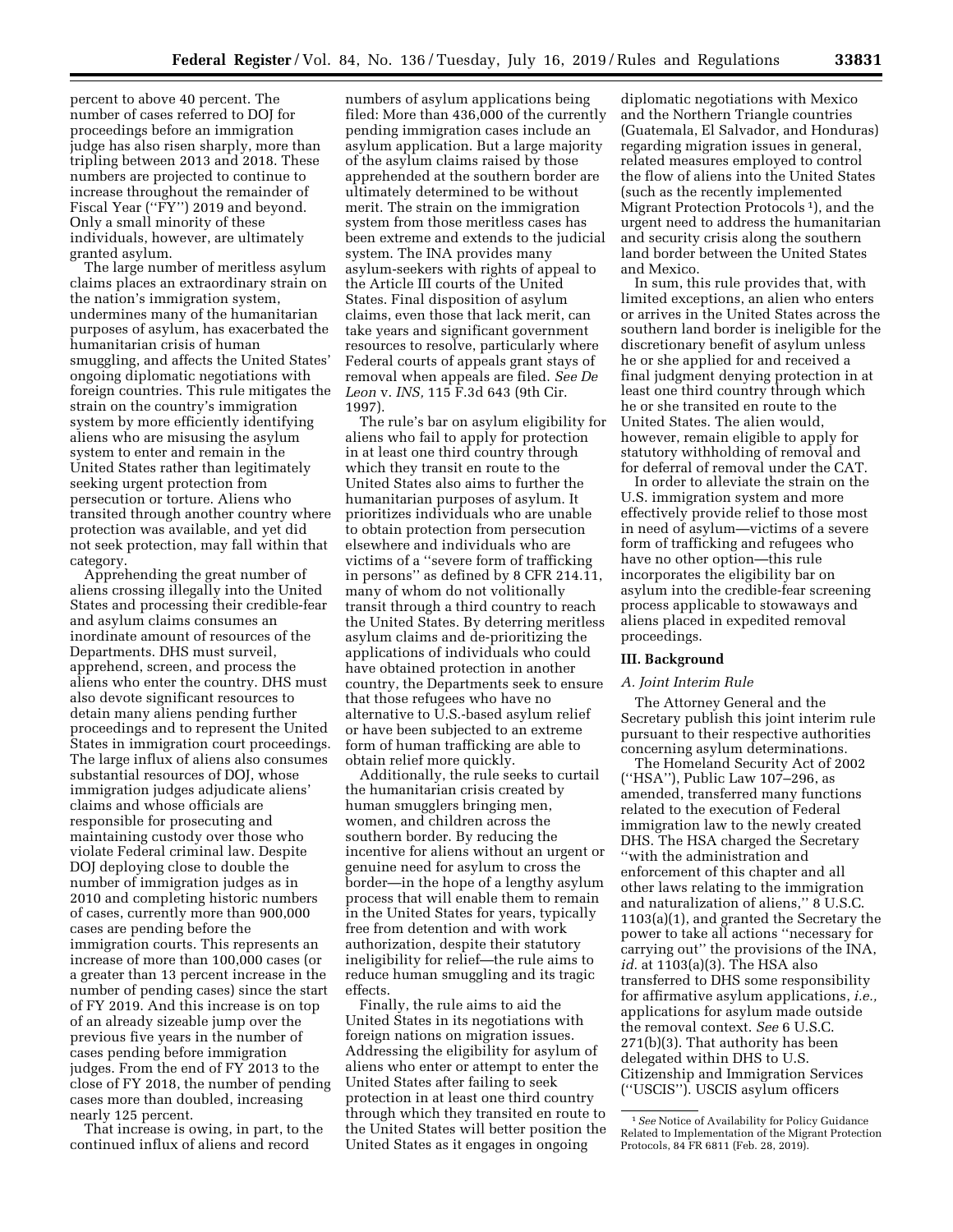determine in the first instance whether an alien's affirmative asylum application should be granted. *See* 8 CFR 208.4(b), 208.9.

But the HSA retained authority over certain individual immigration adjudications (including those related to defensive asylum applications) for DOJ, under EOIR and subject to the direction and regulation of the Attorney General. *See* 6 U.S.C. 521; 8 U.S.C. 1103(g). Thus, immigration judges within DOJ continue to adjudicate all asylum applications made by aliens during the removal process (defensive asylum applications), and they also review affirmative asylum applications referred by USCIS to the immigration court. *See* INA 101(b)(4), 8 U.S.C. 1101(b)(4); 8 CFR 1208.2; *Dhakal*  v. *Sessions,* 895 F.3d 532, 536–37 (7th Cir. 2018) (describing affirmative and defensive asylum processes). The Board of Immigration Appeals (Board), also within DOJ, hears appeals from certain decisions by immigration judges. 8 CFR 1003.1(b)–(d). Asylum-seekers may appeal certain Board decisions to the Article III courts of the United States. *See* INA 242(a), 8 U.S.C. 1252(a).

The HSA also provided ''[t]hat determination and ruling by the Attorney General with respect to all questions of law shall be controlling.'' INA 103(a)(1), 8 U.S.C. 1103(a)(1). This broad division of functions and authorities informs the background of this interim rule.

#### *B. Legal Framework for Asylum*

Asylum is a form of discretionary relief under section 208 of the INA, 8 U.S.C. 1158, that generally, if granted, keeps an alien from being subject to removal, creates a path to lawful permanent resident status and U.S. citizenship, and affords a variety of other benefits, such as allowing certain alien family members to obtain lawful immigration status derivatively. *See R– S–C* v. *Sessions,* 869 F.3d 1176, 1180 (10th Cir. 2017); *see also, e.g.,* INA 208(c)(1)(A), (C), 8 U.S.C. 1158(c)(1)(A), (C) (asylees cannot be removed subject to certain exceptions and can travel abroad with prior consent); INA 208(c)(1)(B), (d)(2), 8 U.S.C.  $1158(c)(1)(B)$ , (d)(2) (asylees shall be given work authorization; asylum applicants may be granted work authorization 180 days after the filing of their applications); INA 208(b)(3), 8 U.S.C. 1158(b)(3) (allowing derivative asylum for an asylee's spouse and unmarried children); INA 209(b), 8 U.S.C. 1159(b) (allowing the Attorney General or Secretary to adjust the status of an asylee to that of a lawful permanent resident); 8 CFR 209.2; 8 U.S.C. 1612(a)(2)(A) (asylees are eligible

for certain Federal means-tested benefits on a preferential basis compared to most legal permanent residents); INA 316(a), 8 U.S.C. 1427(a) (describing requirements for the naturalization of lawful permanent residents).

Aliens applying for asylum must establish that they meet the definition of a ''refugee,'' that they are not subject to a bar to the granting of asylum, and that they merit a favorable exercise of discretion. INA 208(b)(1), 240(c)(4)(A), 8 U.S.C. 1158(b)(1), 8 U.S.C. 1229a(c)(4)(A); *see Moncrieffe* v. *Holder,*  569 U.S. 184, 187 (2013) (describing asylum as a form of ''discretionary relief from removal''); *Delgado* v. *Mukasey,*  508 F.3d 702, 705 (2d Cir. 2007) (''Asylum is a discretionary form of relief . . . . Once an applicant has established eligibility . . . it remains within the Attorney General's discretion to deny asylum.''). Because asylum is a discretionary form of relief from removal, the alien bears the burden of showing both eligibility for asylum and why the Attorney General or Secretary should exercise the discretion to grant relief. *See* INA 208(b)(1), 240(c)(4)(A), 8 U.S.C. 1158(b)(1), 1229a(c)(4)(A)(ii); 8 CFR 1240.8(d); *see Romilus* v. *Ashcroft,*  385 F.3d 1, 8 (1st Cir. 2004).

Section 208 of the INA provides that, in order to apply for asylum, an applicant must be ''physically present'' or ''arriving'' in the United States, INA 208(a)(1), 8 U.S.C. 1158(a)(1). Furthermore, to obtain asylum, the alien must demonstrate that he or she meets the statutory definition of a ''refugee,'' INA 208(b)(1)(A), 8 U.S.C. 1158(b)(1)(A), and is not subject to an exception or bar, INA 208(b)(2), 8 U.S.C. 1158(b)(2); 8 CFR 1240.8(d). The alien bears the burden of proof to establish that he or she meets these criteria. INA 208(b)(1)(B)(i), 8 U.S.C. 1158(b)(1)(B)(i); 8 CFR 1240.8(d).

For an alien to establish that he or she is a ''refugee,'' the alien generally must be someone who is outside of his or her country of nationality and ''is unable or unwilling to return to . . . that country because of persecution or a wellfounded fear of persecution on account of race, religion, nationality, membership in a particular social group, or political opinion.'' INA 101(a)(42)(A), 8 U.S.C. 1101(a)(42)(A). In addition, if evidence indicates that one or more of the grounds for mandatory denial may apply, *see* INA 208(b)(2)(A)(i)–(vi), 8 U.S.C. 1158(b)(2)(A)(i)–(vi), an alien must show not only that he or she does not fit within one of the statutory bars to granting asylum but also that he or she is not subject to any ''additional limitations and conditions . . . under which an alien shall be ineligible for

asylum'' established by a regulation that is ''consistent with'' section 208 of the INA, *see* INA 208(b)(2)(C), 8 U.S.C. 1158(b)(2)(C). The asylum applicant bears the burden of establishing that the bar at issue does not apply. 8 CFR 1240.8(d); *see also, e.g., Rendon* v. *Mukasey,* 520 F.3d 967, 973 (9th Cir. 2008) (applying 8 CFR 1240.8(d) in the context of the aggravated felony bar to asylum); *Chen* v. *U.S. Att'y Gen.,* 513 F.3d 1255, 1257 (11th Cir. 2008) (applying 8 CFR 1240.8(d) in the context of the persecutor bar); *Gao* v. *U.S. Att'y Gen.,* 500 F.3d 93, 98 (2d Cir. 2007) (same).

Because asylum is a discretionary benefit, those aliens who are statutorily eligible for asylum (*i.e.,* those who meet the definition of ''refugee'' and are not subject to a mandatory bar) are not entitled to it. After demonstrating eligibility, aliens must further meet their burden of showing that the Attorney General or Secretary should exercise his or her discretion to grant asylum. *See*  INA 208(b)(1)(A), 8 U.S.C. 1158(b)(1)(A) (the ''Secretary of Homeland Security or the Attorney General may grant asylum to an alien'' who applies in accordance with the required procedures and meets the definition of a ''refugee''). The asylum statute's grant of discretion ''[i]s a broad delegation of power, which restricts the Attorney General's discretion to grant asylum only by requiring the Attorney General to first determine that the asylum applicant is a 'refugee.' '' *Komarenko* v. *INS,* 35 F.3d 432, 436 (9th Cir. 1994), *overruled on other grounds by Abebe* v. *Mukasey,* 554 F.3d 1203 (9th Cir. 2009) (en banc) (per curiam). Immigration judges and asylum officers exercise that delegated discretion on a case-by-case basis.

#### *C. Establishing Bars to Asylum*

The availability of asylum has long been qualified both by statutory bars and by administrative discretion to create additional bars. Those bars have developed over time in a back-and-forth process between Congress and the Attorney General. The original asylum statute, as set out in the Refugee Act of 1980, Public Law 96–212, simply directed the Attorney General to ''establish a procedure for an alien physically present in the United States or at a land border or port of entry, irrespective of such alien's status, to apply for asylum, and the alien may be granted asylum in the discretion of the Attorney General if the Attorney General determines that such alien is a refugee'' within the meaning of the INA. *See* 8 U.S.C. 1158(a) (1982); *see also INS*  v. *Cardoza-Fonseca,* 480 U.S. 421, 427–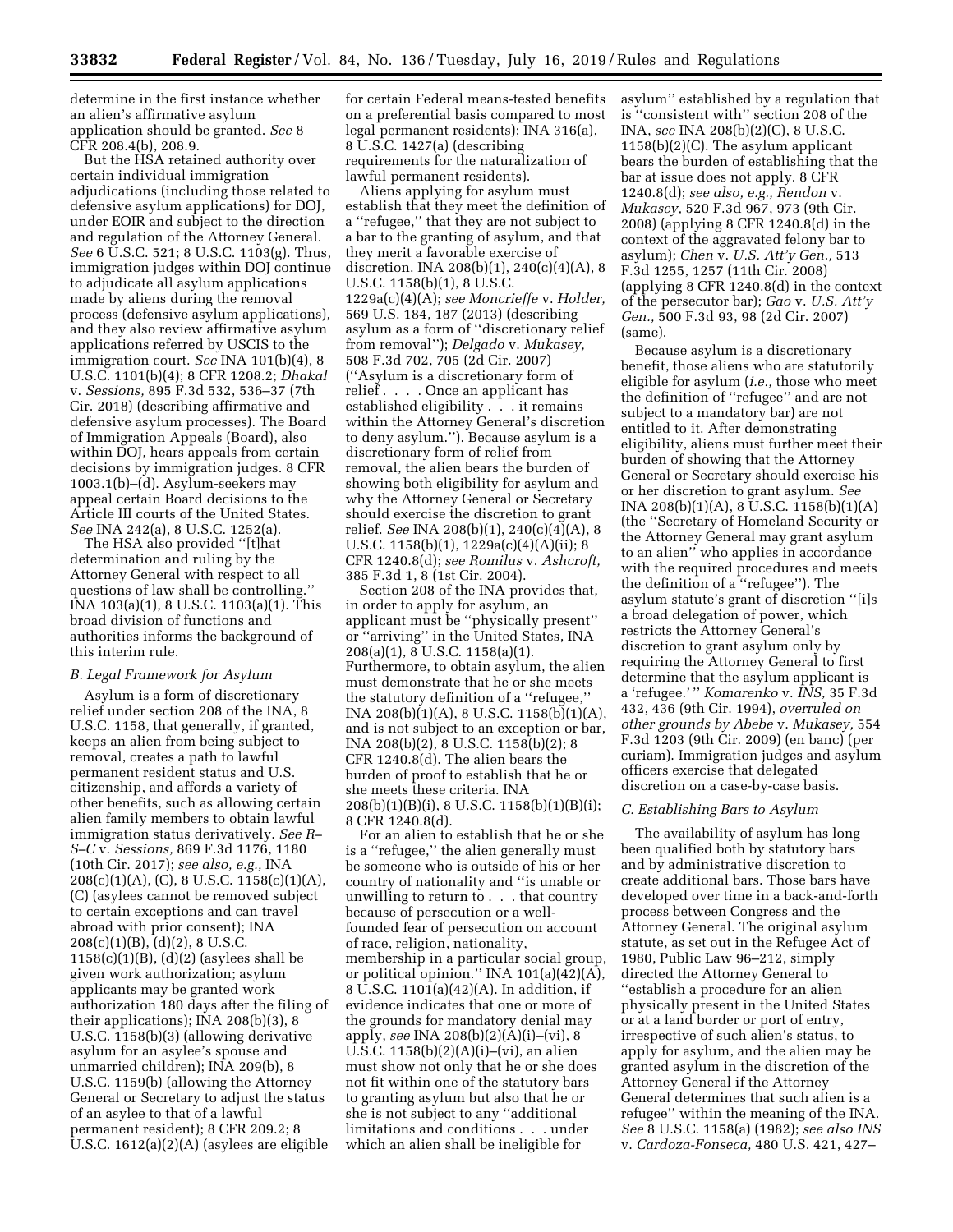29 (1987) (describing the 1980 provisions).

In the 1980 implementing regulations, the Attorney General, in his discretion, established several mandatory bars to granting asylum that were modeled on the mandatory bars to eligibility for withholding of deportation under the then-existing section 243(h) of the INA. *See* Refugee and Asylum Procedures, 45 FR 37392, 37392 (June 2, 1980). Those regulations required denial of an asylum application if it was determined that (1) the alien was ''not a refugee within the meaning of section  $101(a)(42)$ " of the INA, 8  $\bar{U}$ .S.C. 1101(a)(42); (2) the alien had been ''firmly resettled in a foreign country'' before arriving in the United States; (3) the alien ''ordered, incited, assisted, or otherwise participated in the persecution of any person on account of race, religion, nationality, membership in a particular group, or political opinion''; (4) the alien had ''been convicted by a final judgment of a particularly serious crime'' and therefore constituted ''a danger to the community of the United States''; (5) there were ''serious reasons for considering that the alien ha[d] committed a serious nonpolitical crime outside the United States prior to the arrival of the alien in the United States''; or (6) there were ''reasonable grounds for regarding the alien as a danger to the security of the United States.'' *See* 45 FR at 37394–95.

In 1990, the Attorney General substantially amended the asylum regulations while retaining the mandatory bars for aliens who (1) persecuted others on account of a protected ground; (2) were convicted of a particularly serious crime in the United States; (3) firmly resettled in another country; or (4) presented reasonable grounds to be regarded as a danger to the security of the United States. *See* Asylum and Withholding of Deportation Procedures, 55 FR 30674, 30683 (July 27, 1990); *see also Yang* v. *INS,* 79 F.3d 932, 936–39 (9th Cir. 1996) (upholding firm-resettlement bar); *Komarenko,* 35 F.3d at 436 (upholding particularly-serious-crime bar), *abrogated on other grounds, Abebe* v. *Mukasey,* 554 F.3d 1203 (9th Cir. 2009) (en banc). In the Immigration Act of 1990, Congress added an additional mandatory bar to applying for or being granted asylum for ''an[y] alien who has been convicted of an aggravated felony.'' Public Law 101–649, sec. 515 (1990).

In the Illegal Immigration Reform and Immigrant Responsibility Act of 1996 (''IIRIRA''), Public Law 104–208, div. C, and the Antiterrorism and Effective Death Penalty Act of 1996, Public Law 104–132, Congress amended section 208

of the INA, 8 U.S.C. 1158, to include the asylum provisions in effect today: Among other things, Congress designated three categories of aliens who, with limited exceptions, are ineligible to apply for asylum: (1) Aliens who can be removed to a safe third country pursuant to a bilateral or multilateral agreement; (2) aliens who failed to apply for asylum within one year of arriving in the United States; and (3) aliens who have previously applied for asylum and had the application denied. Public Law 104–208, div. C, sec. 604(a); *see* INA 208(a)(2)(A)–(C), 8 U.S.C. 1158(a)(2)(A)–(C). Congress also adopted six mandatory bars to granting asylum, which largely tracked the preexisting asylum regulations. These bars prohibited asylum for (1) aliens who 'ordered, incited, or otherwise participated'' in the persecution of others on account of a protected ground; (2) aliens convicted of a ''particularly serious crime'' in the United States; (3) aliens who committed a ''serious nonpolitical crime outside the United States'' before arriving in the United States; (4) aliens who are a ''danger to the security of the United States''; (5) aliens who are inadmissible or removable under a set of specified grounds relating to terrorist activity; and (6) aliens who have ''firmly resettled in another country prior to arriving in the United States.'' Public Law 104–208, div. C, sec. 604(a); *see* INA 208(b)(2)(A)(i)–(vi), 8 U.S.C. 1158(b)(2)(A)(i)–(vi). Congress further added that aggravated felonies, defined in 8 U.S.C. 1101(a)(43), would be considered ''particularly serious crime[s].'' Public Law 104–208, div. C, sec. 604(a); *see* INA 201(a)(43), 8 U.S.C. 1101(a)(43).

Although Congress enacted specific bars to asylum eligibility, that statutory list is not exhaustive. Congress, in IIRIRA, expressly authorized the Attorney General to expand upon two of those exceptions—the bars for ''particularly serious crimes'' and ''serious nonpolitical offenses.'' While Congress prescribed that all aggravated felonies constitute particularly serious crimes, Congress further provided that the Attorney General may ''designate by regulation offenses that will be considered'' a ''particularly serious crime,'' the perpetrator of which ''constitutes a danger to the community of the United States.'' Public Law 104– 208, div. C, sec. 604(a); *see* INA 208(b)(2)(A)(ii), (B)(ii), 8 U.S.C.  $1158(b)(2)(A)(ii)$ ,  $(B)(ii)$ . Courts and the Board have long held that this grant of authority also authorizes the Board to identify additional particularly serious

crimes (beyond aggravated felonies) through case-by-case adjudication. *See, e.g., Delgado* v. *Holder,* 648 F.3d 1095, 1106 (9th Cir. 2011) (en banc) (finding that Congress's decisions over time to amend the particularly serious crime bar by statute did not call into question the Board's additional authority to name serious crimes via case-by-case adjudication); *Ali* v. *Achim,* 468 F.3d 462, 468–69 (7th Cir. 2006) (relying on the absence of an explicit statutory mandate that the Attorney General designate ''particular serious crimes'' *only* via regulation). Congress likewise authorized the Attorney General to designate by regulation offenses that constitute ''a serious nonpolitical crime outside the United States prior to the arrival of the alien in the United States.'' Public Law 104–208, div. C, sec. 604(a); *see* INA 208(b)(2)(A)(iii), (B)(ii), 8 U.S.C.  $1158(b)(2)(A)(iii)$ ,  $(B)(ii).<sup>2</sup>$ 

Congress further provided the Attorney General with the authority, by regulation, to ''establish additional limitations and conditions, consistent with [section 208 of the INA], under which an alien shall be ineligible for asylum under paragraph (1).'' Public Law 104–208, div. C, sec. 604(a); *see*  INA 208(b)(2)(C), 8 U.S.C. 1158(b)(2)(C). As the Tenth Circuit has recognized, ''the statute clearly empowers'' the Attorney General and the Secretary to ''adopt[ ] further limitations'' on asylum eligibility. *R–S–C,* 869 F.3d at 1187 & n.9. By allowing the creation by regulation of ''additional limitations and conditions,'' the statute gives the Attorney General and the Secretary broad authority in determining what the ''limitations and conditions'' should be. The additional limitations on eligibility must be established ''by regulation,'' and must be ''consistent with'' the rest of section 208 of the INA. INA 208(b)(2)(C), 8 U.S.C. 1158(b)(2)(C).

Thus, the Attorney General has previously invoked section 208(b)(2)(C) of the INA to limit eligibility for asylum based on a ''fundamental change in circumstances'' and on the ability of an applicant to safely relocate internally within the alien's country of nationality or of last habitual residence. *See*  Asylum Procedures, 65 FR 76121, 76126 (Dec. 6, 2000). More recently, the Attorney General and Secretary invoked section 208(b)(2)(C) to limit eligibility for asylum for aliens subject to a bar on entry under certain presidential proclamations. *See* Aliens Subject to a Bar on Entry Under Certain Presidential

<sup>2</sup>These provisions continue to refer only to the Attorney General, but the Departments interpret the provisions to also apply to the Secretary by operation of the HSA, Public Law 107–296. *See* 6 U.S.C. 552; 8 U.S.C. 1103(a)(1).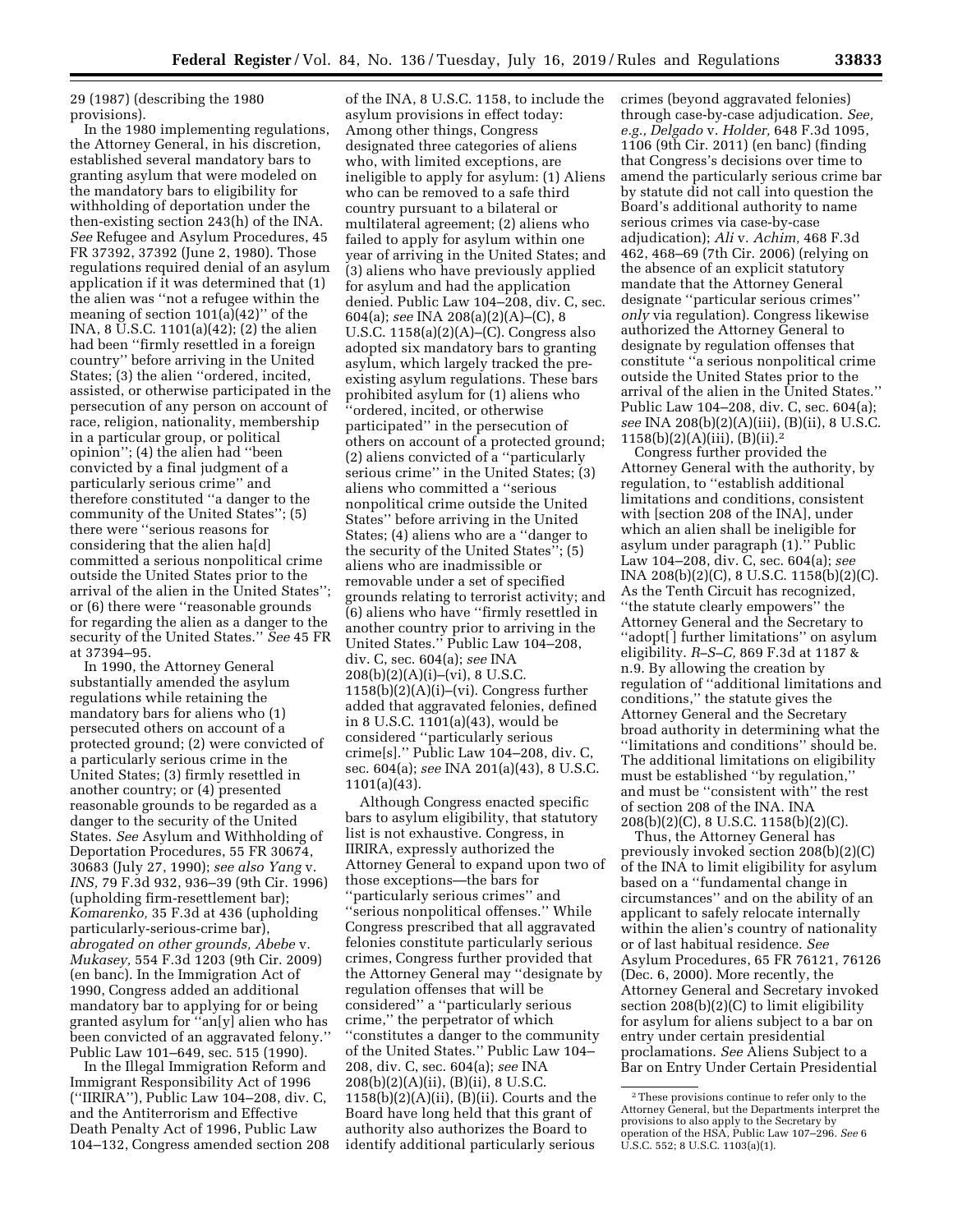Proclamations; Procedures for Protection Claims, 83 FR 55934 (Nov. 9, 2018).3 The courts have also viewed section 208(b)(2)(C) as conferring broad discretion, including to render aliens ineligible for asylum based on fraud. *See R–S–C,* 869 F.3d at 1187; *Nijjar* v. *Holder,* 689 F.3d 1077, 1082 (9th Cir. 2012) (noting that fraud can be ''one of the 'additional limitations . . . under which an alien shall be ineligible for asylum' that the Attorney General is authorized to establish by regulation'').

Section  $208(d)(5)$  of the INA, 8 U.S.C. 1158(d)(5), also establishes certain procedures for consideration of asylum applications. But Congress specified that the Attorney General ''may provide by regulation for any other conditions or limitations on the consideration of an application for asylum,'' so long as those limitations are ''not inconsistent with this chapter." INA  $208(d)(5)(B)$ , 8 U.S.C.  $1158(\text{d})(5)(\text{B})$ .

In sum, the current statutory framework leaves the Attorney General (and, after the HSA, also the Secretary) significant discretion to adopt additional bars to asylum eligibility. As noted above, when creating mandatory bars to asylum eligibility in the IIRIRA, Congress simultaneously delegated the authority to create additional bars in section 1158(b)(2)(C). Public Law 104– 208, sec. 604 (codified at 8 U.S.C. 1158(b)(2)). Pursuant to this broad delegation of authority, the Attorney General and the Secretary have in the past acted to protect the integrity of the asylum system by limiting eligibility for those who do not truly require this country's protection, and do so again here. *See, e.g.,* 83 FR at 55944; 65 FR at 76126.

In promulgating this rule, the Departments rely on the broad authority granted by 8 U.S.C. 1158(b)(2)(C) to protect the ''core regulatory purpose'' of asylum law by prioritizing applicants ''with nowhere else to turn.'' *Matter of B–R–,* 26 I&N Dec. 119, 122 (BIA 2013) (internal quotation marks omitted) (explaining that, in light of asylum law's ''core regulatory purpose,'' several provisions of the U.S. Code ''limit an alien's ability to claim asylum in the United States when other safe options are available''). Such prioritization is consistent with the purpose of the statutory firm-resettlement bar (8 U.S.C. 1158(b)(2)(A)(vi)), which likewise was implemented to limit the availability of asylum for those who are seeking to choose among a number of safe

countries. *See Sall* v. *Gonzales,* 437 F.3d 229, 233 (2d Cir. 2006); *Matter of A–G– G–,* 25 I&N Dec. 486, 503 (BIA 2011); *see also* 8 U.S.C. 1158(a)(2)(A) (providing that aliens who may be removed, pursuant to a bilateral or multilateral agreement, to a safe third country may not apply for asylum, and further demonstrating the intention of Congress to afford asylum protection only to those applicants who cannot seek effective protection in third countries). The concern with avoiding such forumshopping has only been heightened by the dramatic increase in aliens entering or arriving in the United States along the southern border after transiting through one or more third countries where they could have sought protection, but did not. *See infra* at 33– 41; *Kalubi* v. *Ashcroft,* 364 F.3d 1134, 1140 (9th Cir. 2004) (noting that forumshopping might be ''part of the totality of circumstances that sheds light on a request for asylum in this country''). While under the current regulatory regime the firm-resettlement bar applies only in circumstances in which offers of permanent status have been extended by third countries, *see* 8 CFR 208.15, 1208.15, the additional bar created by this rule also seeks—like the firmresettlement bar—to deny asylum protection to those persons effectively choosing among several countries where avenues to protection from return to persecution are available by waiting until they reach the United States to apply for protection. *See Sall,* 437 F.3d at 233. Thus, the rule is well within the authority conferred by section  $208(b)(2)(C)$ .

#### *D. Other Forms of Protection*

Aliens who are not eligible to apply for or receive a grant of asylum, or who are denied asylum on the basis of the Attorney General's or the Secretary's discretion, may nonetheless qualify for protection from removal under other provisions of the immigration laws. A defensive application for asylum that is submitted by an alien in removal proceedings is deemed an application for statutory withholding of removal under section 241(b)(3) of the INA, 8 U.S.C. 1231(b)(3). *See* 8 CFR 208.30(e)(2)–(4); 8 CFR 1208.16(a). And an immigration judge may also consider an alien's eligibility for withholding and deferral of removal under regulations issued pursuant to the implementing legislation regarding U.S. obligations under Article 3 of the Convention against Torture and Other Cruel, Inhuman or Degrading Treatment or Punishment (''CAT''). *See* Foreign Affairs Reform and Restructuring Act of 1998, Public Law 105–277, sec. 2242(b)

(1998); 8 CFR 1208.13(c); 8 CFR 1208.3(b), *see also* 8 CFR 1208.16(c) and 1208.17.

Those forms of protection bar an alien's removal to any country where the alien would ''more likely than not'' face persecution or torture, meaning that the alien would face a clear probability that his or her life or freedom would be threatened on account of a protected ground or a clear probability of torture. 8 CFR 1208.16(b)(2), (c)(2); *see Kouljinski* v. *Keisler,* 505 F.3d 534, 544 (6th Cir. 2007); *Sulaiman* v. *Gonzales,*  429 F.3d 347, 351 (1st Cir. 2005). Thus, if an alien proves that it is more likely than not that the alien's life or freedom would be threatened on account of a protected ground, but is denied asylum for some other reason—for instance, because of a statutory exception, an eligibility bar adopted by regulation, or a discretionary denial of asylum—the alien nonetheless may be entitled to statutory withholding of removal if not otherwise barred from that form of protection. INA 241(b)(3)(A), 8 U.S.C. 1231(b)(3)(A); 8 CFR 208.16, 1208.16; *see also Garcia* v. *Sessions,* 856 F.3d 27, 40 (1st Cir. 2017) (''[W]ithholding of removal has long been understood to be a mandatory protection that must be given to certain qualifying aliens, while asylum has never been so understood.''). Likewise, an alien who establishes that he or she will more likely than not face torture in the country of removal will qualify for CAT protection. *See* 8 CFR 208.16(c), 208.17(a), 1208.16(c), 1208.17(a). In contrast to the more generous benefits available through asylum, statutory withholding and CAT protection do not: (1) Prohibit the Government from removing the alien to a third country where the alien would not face the requisite probability of persecution or torture (even in the absence of an agreement with that third country); (2) create a path to lawful permanent resident status and citizenship; or (3) afford the same ancillary benefits (such as derivative protection for family members) and access to Federal means-tested public benefits. *See R–S–C,* 869 F.3d at 1180.

#### *E. Implementation of International Treaty Obligations*

The framework described above is consistent with certain U.S. obligations under the 1967 Protocol relating to the Status of Refugees (''Refugee Protocol''), which incorporates Articles 2–34 of the 1951 Convention relating to the Status of Refugees (''Refugee Convention''), as well as U.S. obligations under Article 3 of the CAT. Neither the Refugee Protocol nor the CAT is self-executing in the United States. *See Khan* v.

<sup>3</sup>This rule is currently subject to a preliminary injunction against its enforcement. *See East Bay Sanctuary Covenant* v. *Trump,* 354 F. Supp. 3d 1094, 1115, 1121 (N.D. Cal. 2018), *on remand from*  909 F.3d 1219 (9th Cir. 2018).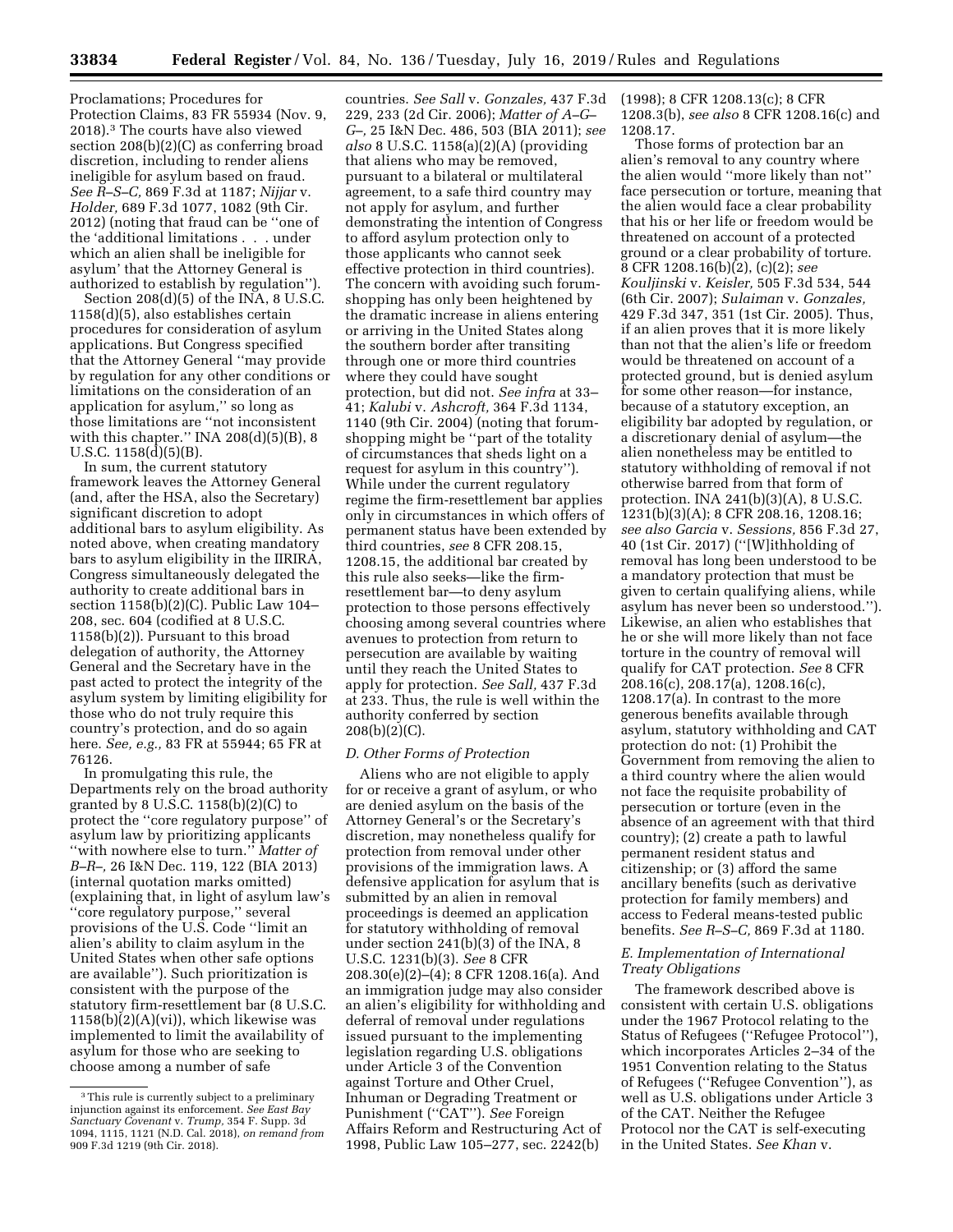*Holder,* 584 F.3d 773, 783 (9th Cir. 2009) (''[T]he [Refugee] Protocol is not self-executing.''); *Auguste* v. *Ridge,* 395 F.3d 123, 132 (3d Cir. 2005) (the CAT ''was not self-executing''). These treaties are not directly enforceable in U.S. law, but some of their obligations have been implemented by domestic legislation. For example, the United States has implemented the non-refoulement provisions of these treaties—*i.e.,*  provisions prohibiting the return of an individual to a country where he or she would face persecution or torture through the withholding of removal provisions at section 241(b)(3) of the INA and the CAT regulations, rather than through the asylum provisions at section 208 of the INA. *See Cardoza-Fonseca,* 480 U.S. at 440–41; Foreign Affairs Reform and Restructuring Act of 1998 at sec. 2242(b); 8 CFR 208.16(b)– (c), 208.17–208.18; 1208.16(b)–(c), 1208.17–1208.18. Limitations on the availability of asylum that do not affect the statutory withholding of removal or protection under the CAT regulations are consistent with these provisions. *See R–S–C,* 869 F.3d at 1188 & n. 11; *Cazun*  v. *U.S. Att'y Gen.,* 856 F.3d 249, 257 & n.16 (3d Cir. 2017); *Ramirez-Mejia* v. *Lynch,* 813 F.3d 240, 241 (5th Cir. 2016).

Courts have rejected arguments that the Refugee Convention, as implemented, requires that every qualified refugee receive asylum. For example, the Supreme Court has made clear that Article 34, which concerns the assimilation and naturalization of refugees, is precatory and not mandatory, and, accordingly, does not mandate that all refugees be granted asylum. *See Cardoza-Fonseca,* 480 U.S. at 441. Section 208 of the INA reflects that Article 34 is precatory and not mandatory, and accordingly does not provide that all refugees shall receive asylum. *See id.; see also R–S–C,* 869 F.3d at 1188; *Mejia* v. *Sessions,* 866 F.3d 573, 588 (4th Cir. 2017); *Cazun,* 856 F.3d at 257 & n. 16; *Garcia,* 856 F.3d at 42; *Ramirez-Mejia,* 813 F.3d at 241. As noted above, Congress has also recognized the precatory nature of Article 34 by imposing various statutory exceptions and by authorizing the creation of new bars to asylum eligibility through regulation.

Courts have likewise rejected arguments that other provisions of the Refugee Convention require every refugee to receive asylum. For example, courts have held, in the context of upholding the bar on eligibility for asylum in reinstatement proceedings under section 241(a)(5) of the INA, 8 U.S.C. 1231(a)(5), that limiting the ability to apply for asylum does not constitute a prohibited ''penalty'' under

Article 31(1) of the Refugee Convention. *Mejia,* 866 F.3d at 588; *Cazun,* 856 F.3d at 257 & n.16. Courts have also rejected the argument that Article 28 of the Refugee Convention, governing the issuance of international travel documents for refugees ''lawfully staying'' in a country's territory, mandates that every person who might qualify for statutory withholding must also be granted asylum. *R–S–C,* 869 F.3d at 1188; *Garcia,* 856 F.3d at 42.

#### **IV. Regulatory Changes**

*A. Limitation on Eligibility for Asylum for Aliens Who Enter or Attempt To Enter the United States Across the Southern Land Border After Failing To Apply for Protection in at Least One Country Through Which They Transited En Route to the United States* 

Pursuant to section 208(b)(2)(C) of the INA, 8 U.S.C. 1158(b)(2)(C), the Departments are revising 8 CFR 208.13(c) and 8 CFR 1208.13(c) to add a new mandatory bar to eligibility for asylum for an alien who enters or attempts to enter the United States across the southern border, but who did not apply for protection from persecution or torture where it was available in at least one third country outside the alien's country of citizenship, nationality, or last lawful habitual residence through which he or she transited en route to the United States, such as in Mexico via that country's robust protection regime. The bar would be subject to several limited exceptions, for (1) an alien who demonstrates that he or she applied for protection from persecution or torture in at least one of the countries through which the alien transited en route to the United States, and the alien received a final judgment denying the alien protection in such country; (2) an alien who demonstrates that he or she satisfies the definition of ''victim of a severe form of trafficking in persons'' provided in 8 CFR 214.11; or (3) an alien who has transited en route to the United States through only a country or countries that were not parties to the 1951 Convention relating to the Status of Refugees, the 1967 Protocol, or the CAT.

In all cases the burden would remain with the alien to establish eligibility for asylum consistent with current law, including—if the evidence indicates that a ground for mandatory denial applies—the burden to prove that a ground for mandatory denial of the asylum application does not apply. 8 CFR 1240.8(d).

In addition to establishing a new mandatory bar for asylum eligibility for an alien who enters or attempts to enter the United States across the southern border after failing to apply for protection from persecution or torture in at least one third country outside the alien's country of citizenship, nationality, or last lawful habitual residence through which he or she transited en route to the United States, this rule would also modify certain aspects of the process for screening fear claims asserted by such aliens who are subject to expedited removal under section 235(b)(1) of the INA, 8 U.S.C. 1225(b)(1). Under current procedures, aliens subject to expedited removal may avoid being removed by making a threshold showing of a credible fear of persecution or torture at an initial screening interview. At present, those aliens are often released into the interior of the United States pending adjudication of such claims by an immigration court in removal proceedings under section 240 of the INA, especially if those aliens travel as family units. Once an alien is released, adjudications can take months or years to complete because of the increasing volume of claims and the need to expedite cases in which aliens have been detained. The Departments expect that a substantial proportion of aliens subject to a third-country-transit asylum eligibility bar would be subject to expedited removal, since approximately 234,534 aliens in FY 2018 who presented at a port of entry or were apprehended at the border were referred to expedited-removal proceedings. The procedural changes within expedited removal would be confined to aliens who are ineligible for asylum because they are subject to a regulatory bar for contravening the new mandatory thirdcountry-transit asylum eligibility bar imposed by the present rule.

1. Under existing law, expeditedremoval procedures—streamlined procedures for expeditiously reviewing claims and removing certain aliens apply to those individuals who arrive at a port of entry or those who have entered illegally and are encountered by an immigration officer within 100 miles of the border and within 14 days of entering. *See* INA 235(b), 8 U.S.C. 1225(b); Designating Aliens For Expedited Removal, 69 FR 48877, 48880 (Aug. 11, 2004). To be subject to expedited removal, an alien must also be inadmissible under section  $212(a)(6)(C)$  or  $(a)(7)$  of the INA, 8 U.S.C.  $1182(a)(6)(C)$  or  $(a)(7)$ , meaning that the alien has either tried to procure documentation through misrepresentation or lacks such documentation altogether. Thus, an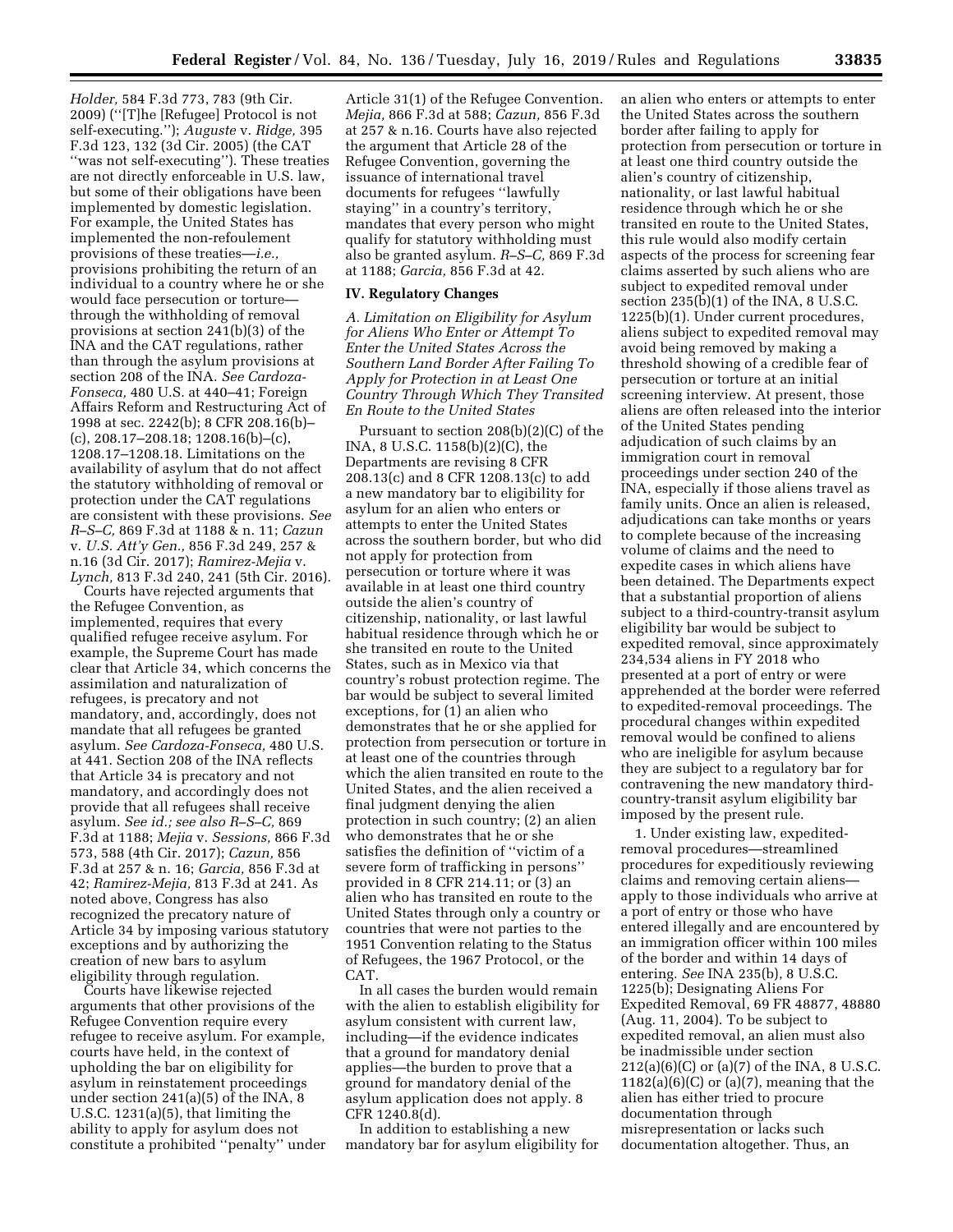**33836 Federal Register** / Vol. 84, No. 136 / Tuesday, July 16, 2019 / Rules and Regulations

alien encountered in the interior of the United States who entered the country after the publication of this rule imposing the third-country-transit bar and who is not otherwise amenable to expedited removal would be placed in proceedings under section 240 of the INA.

Section 235(b)(1) of the INA, 8 U.S.C. 1225(b)(1), prescribes procedures in the expedited-removal context for screening an alien's eligibility for asylum. When these provisions were being debated in 1996, the House Judiciary Committee expressed particular concern that ''[e]xisting procedures to deny entry to and to remove illegal aliens from the United States are cumbersome and duplicative,'' and that ''[t]he asylum system has been abused by those who seek to use it as a means of 'backdoor' immigration.'' H.R. Rep. No. 104–469, pt. 1, at 107 (1996). The Committee accordingly described the purpose of expedited removal and related procedures as ''streamlin[ing] rules and procedures in the Immigration and Nationality Act to make it easier to deny admission to inadmissible aliens and easier to remove deportable aliens from the United States.'' *Id.* at 157; *see Am. Immigration Lawyers Ass'n* v. *Reno,* 18 F. Supp. 2d 38, 41 (D.D.C. 1998), *aff'd,*  199 F.3d 1352 (D.C. Cir. 2000) (rejecting several constitutional challenges to IIRIRA and describing the expeditedremoval process as a ''summary removal process for adjudicating the claims of aliens who arrive in the United States without proper documentation'').

Congress thus provided that aliens ''inadmissible under [8 U.S.C.] 1182(a)(6)(C) or 1182(a)(7)'' shall be ''removed from the United States without further hearing or review unless the alien indicates either an intention to apply for asylum under [8 U.S.C. 1158] or a fear of persecution.'' INA 235(b)(1)(A)(i), 8 U.S.C. 1225(b)(1)(A)(i); *see* INA 235(b)(1)(A)(ii), 8 U.S.C. 1225(b)(1)(A)(ii) (such aliens shall be referred ''for an interview by an asylum officer''). On its face, the statute refers only to proceedings to establish eligibility for an affirmative grant of asylum, not to statutory withholding of removal or CAT protection against removal to a particular country.

An alien referred for a credible-fear interview must demonstrate a ''credible fear,'' defined as a ''significant possibility, taking into account the credibility of the statements made by the alien in support of the alien's claim and such other facts as are known to the officer, that the alien could establish eligibility for asylum under [8 U.S.C. 1158].'' INA 235(b)(1)(B)(v), 8 U.S.C.  $1225(b)(1)(B)(v)$ . According to the House report, ''[t]he credible-fear standard [wa]s designed to weed out nonmeritorious cases so that only applicants with a likelihood of success will proceed to the regular asylum process.'' H.R. Rep. No. 104–69, at 158.

If the asylum officer determines that the alien lacks a credible fear, then the alien may request review by an immigration judge. INA 235(b)(1)(B)(iii)(III), 8 U.S.C. 1225(b)(1)(B)(iii)(III). If the immigration judge concurs with the asylum officer's negative credible-fear determination, then the alien shall be removed from the United States without further review by either the Board or the courts. INA  $235(b)(1)(B)(iii)(I), (b)(1)(C), 8 U.S.C.$ 1225(b)(1)(B)(iii)(I), (b)(1)(C); INA 242(a)(2)(A)(iii), (e)(5), 8 U.S.C.  $1252(a)(2)(A)(iii)$ , (e)(5). By contrast, if the asylum officer or immigration judge determines that the alien has a credible fear—*i.e.*, "a significant possibility . . . that the alien could establish eligibility for asylum," INA 235(b)(1)(B)(v), 8 U.S.C.  $1225(b)(1)(B)(v)$ —then the alien, under current regulations, is placed in section 240 proceedings for a full hearing before an immigration judge, with appeal available to the Board and review in the Federal courts of appeals, *see* INA 235(b)(1)(B)(ii), (b)(2)(A), 8 U.S.C. 1225(b)(1)(B)(ii), (b)(2)(A); INA 242(a), 8 U.S.C. 1252(a); 8 CFR 208.30(e)(5), 1003.1.

By contrast, section 235 of the INA is silent regarding procedures for the granting of statutory withholding of removal and CAT protection; indeed, section 235 predates the legislation directing implementation of U.S. obligations under Article 3 of the CAT. *See* Foreign Affairs Reform and Restructuring Act of 1998 at sec. 2242(b) (requiring implementation of the CAT); IIRIRA at sec. 302 (revising section 235 of the INA to include procedures for dealing with inadmissible aliens who intend to apply for asylum). The legal standards for ultimately meeting the statutory standards for asylum on the merits versus statutory withholding or CAT protection are also different. Asylum requires an applicant to ultimately establish a ''well-founded fear'' of persecution, which has been interpreted to mean a ''reasonable possibility'' of persecution—a ''more generous'' standard than the ''clear probability'' of persecution or torture standard that applies to statutory withholding or CAT protection. *See INS*  v. *Stevic,* 467 U.S. 407, 425, 429–30 (1984); *Santosa* v. *Mukasey,* 528 F.3d 88, 92 & n.1 (1st Cir. 2008); *compare* 8 CFR 1208.13(b)(2)(i)(B), *with* 8 CFR 1208.16(b)(2), (c)(2). As a result, applicants who establish eligibility for

asylum are not necessarily eligible for statutory withholding or CAT protection.

Current regulations instruct USCIS adjudicators and immigration judges to treat an alien's request for asylum in expedited-removal proceedings under section 1225(b) as a request for statutory withholding and CAT protection as well. *See* 8 CFR 208.13(c)(1),  $208.30(e)(2)–(4), 1208.13(c)(1),$ 1208.16(a). In the context of expeditedremoval proceedings, ''credible fear of persecution'' is defined to mean a ''significant possibility'' that the alien ''could establish eligibility for asylum,'' not the CAT or statutory withholding. INA 235(b)(1)(B)(v), 8 U.S.C.  $1225(b)(1)(B)(v)$ . Regulations nevertheless have generally provided that aliens in expedited removal should be subject to the same process and screening standard for considering statutory withholding of removal claims under INA 241(b)(3), 8 U.S.C. 1231(b)(3), and claims for protection under the CAT regulations, as they are for asylum claims. *See* 8 CFR  $208.30(e)(2)–(4)$ .

Thus, when the former Immigration and Naturalization Service provided for claims for statutory withholding of removal and CAT protection to be considered in the same expeditedremoval proceedings as asylum, the result was that if an alien showed that there was a significant possibility of establishing eligibility for asylum and was therefore referred for removal proceedings under section 240 of the INA, any potential statutory withholding and CAT claims the alien might have had were referred as well. This was done on the assumption that it would not ''disrupt[] the streamlined process established by Congress to circumvent meritless claims.'' Regulations Concerning the Convention Against Torture, 64 FR 8478, 8485 (Feb. 19, 1999). But while the INA authorizes the Attorney General and Secretary to provide for consideration of statutory withholding and CAT claims together with asylum claims or other matters that may be considered in removal proceedings, the INA does not mandate that approach, *see Foti* v. *INS,* 375 U.S. 217, 229–30 & n.16 (1963), or that they be considered in the same manner.

Since 1999, regulations also have provided for a distinct ''reasonable fear'' screening process for certain aliens who are categorically ineligible for asylum and can thus make claims only for statutory withholding or CAT protection. *See* 8 CFR 208.31. Specifically, if an alien is subject to having a previous order of removal reinstated or is a non-permanent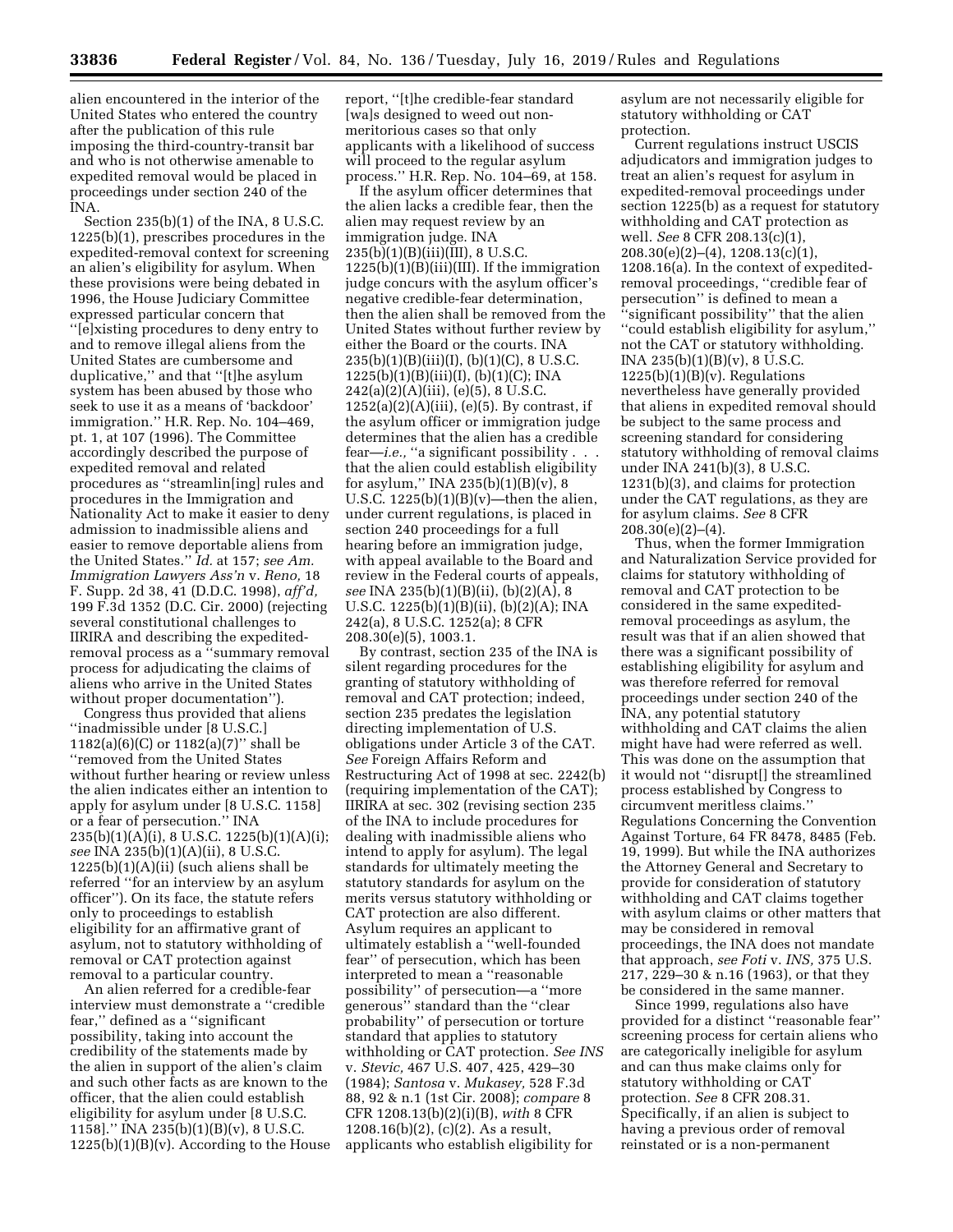resident alien subject to an administrative order of removal resulting from an aggravated felony conviction, then he or she is categorically ineligible for asylum. *See id.* § 208.31(a), (e). Such an alien can be placed in withholding-only proceedings to adjudicate his statutory withholding or CAT claims, but only if he first establishes a ''reasonable fear'' of persecution or torture through a screening process that tracks the credible-fear process. *See id.* § 208.31(c), (e).

To establish a reasonable fear of persecution or torture, an alien must establish a ''reasonable possibility that [the alien] would be persecuted on account of his or her race, religion, nationality, membership in a particular social group or political opinion, or a reasonable possibility that he or she would be tortured in the country of removal." *Id.* § 208.31(c). "This . . . screening process is modeled on the credible-fear screening process, but requires the alien to meet a higher screening standard.'' Regulations Concerning the Convention Against Torture, 64 FR at 8485; *see also Garcia*  v. *Johnson,* No. 14–CV–01775, 2014 WL 6657591, at \*2 (N.D. Cal. Nov. 21, 2014) (describing the aim of the regulations as providing ''fair and efficient procedures'' in reasonable-fear screening that would comport with U.S. international obligations).

Significantly, when establishing the reasonable-fear screening process, DOJ explained that the two affected categories of aliens should be screened based on the higher reasonable-fear standard because, ''[u]nlike the broad class of arriving aliens who are subject to expedited removal, these two classes of aliens are ineligible for asylum,'' and may be entitled only to statutory withholding of removal or CAT protection. Regulations Concerning the Convention Against Torture, 64 FR at 8485. ''Because the standard for showing entitlement to these forms of protection (a clear probability of persecution or torture) is significantly higher than the standard for asylum (a well-founded fear of persecution), the screening standard adopted for initial consideration of withholding and deferral requests in these contexts is also higher.'' *Id.* 

2. Drawing on the established framework for considering whether to grant withholding of removal or CAT protection in the reasonable-fear context, this interim rule establishes a bifurcated screening process for aliens subject to expedited removal who are ineligible for asylum by virtue of falling subject to this rule's third-country-

transit eligibility bar, but who express a fear of return or seek statutory withholding or CAT protection. The Attorney General and Secretary have broad authority to implement the immigration laws, *see* INA 103, 8 U.S.C. 1103, including by establishing regulations, *see* INA 103(a)(3), 8 U.S.C. 1103(a)(3), and to regulate ''conditions or limitations on the consideration of an application for asylum,'' *id.*  1158(d)(5)(B). Furthermore, the Secretary has the authority—in his ''sole and unreviewable discretion,'' the exercise of which may be ''modified at any time''—to designate additional categories of aliens that will be subject to expedited-removal procedures, so long as the designated aliens have not been admitted or paroled nor continuously present in the United States for two years. INA 235(b)(1)(A)(iii), 8 U.S.C.  $1225(b)(1)(A)(iii)$ . The Departments have frequently invoked these authorities to establish or modify procedures affecting aliens in expedited-removal proceedings, as well as to adjust the categories of aliens subject to particular procedures within the expeditedremoval framework.

This rule does not change the credible-fear standard for asylum claims, although the regulation would expand the scope of the inquiry in the process. An alien who is subject to the third-country-transit bar and nonetheless has entered the United States along the southern land border after the effective date of this rule creating the bar would be ineligible for asylum and would thus not be able to establish a ''significant possibility . . . [of] eligibility for asylum under section 1158.'' INA 235(b)(1)(B)(v), 8 U.S.C. 1225(b)(1)(B)(v). Consistent with section  $235(b)(1)(B)(iii)(III)$  of the INA, the alien could still obtain review from an immigration judge regarding whether the asylum officer correctly determined that the alien was subject to a limitation or suspension on entry imposed by the third-country-transit bar. Further, consistent with section 235(b)(1)(B) of the INA, if the immigration judge reversed the asylum officer's determination, the alien could assert the asylum claim in section 240 proceedings.

Aliens determined to be ineligible for asylum by virtue of falling subject to the third-country-transit bar, however, would still be screened, but in a manner that reflects that their only viable claims could be for statutory withholding or CAT protection pursuant to 8 CFR 208.30(e)(2)–(4) and 1208.16. After determining the alien's ineligibility for asylum under the credible-fear standard,

the asylum officer would apply the long-established reasonable-fear standard to assess whether further proceedings on a possible statutory withholding or CAT protection claim are warranted. If the asylum officer determined that the alien had not established the requisite reasonable fear, the alien then could seek review of that decision from an immigration judge (just as the alien may under existing 8 CFR 208.30 and 208.31), and would be subject to removal only if the immigration judge agreed with the negative reasonable-fear finding. Conversely, if either the asylum officer or the immigration judge determined that the alien cleared the reasonable-fear threshold, the alien would be put in section 240 proceedings, just like aliens who receive a positive credible-fear determination for asylum. Employing a reasonable-fear standard in this context, for this category of ineligible aliens, would be consistent with DOJ's longstanding rationale that ''aliens ineligible for asylum,'' who could only be granted statutory withholding of removal or CAT protection, should be subject to a different screening standard that would correspond to the higher bar for actually obtaining these forms of protection. *See* Regulations Concerning the Convention Against Torture, 64 FR at 8485 (''Because the standard for showing entitlement to these forms of protection . . . is significantly higher than the standard for asylum[,] . . . the screening standard adopted for initial consideration of withholding and deferral requests in these contexts is also higher.'').

3. The screening process established by the interim rule accordingly will proceed as follows. For an alien subject to expedited removal, DHS will ascertain whether the alien seeks protection, consistent with INA 235(b)(1)(A)(ii), 8 U.S.C.  $1225(b)(1)(A)(ii)$ . All such aliens will continue to go before an asylum officer for screening, consistent with INA  $235(b)(1)(B)$ , 8 U.S.C. 1225(b)(1)(B). The asylum officer will ask threshold questions to elicit whether an alien is ineligible for a grant of asylum pursuant to the third-country-transit bar. If there is a significant possibility that the alien is not subject to the eligibility bar (and the alien otherwise demonstrates that there is a significant possibility that he or she can establish eligibility for asylum), then the alien will have established a credible fear.

If, however, an alien lacks a significant possibility of eligibility for asylum because of the third-countrytransit bar, then the asylum officer will make a negative credible-fear finding.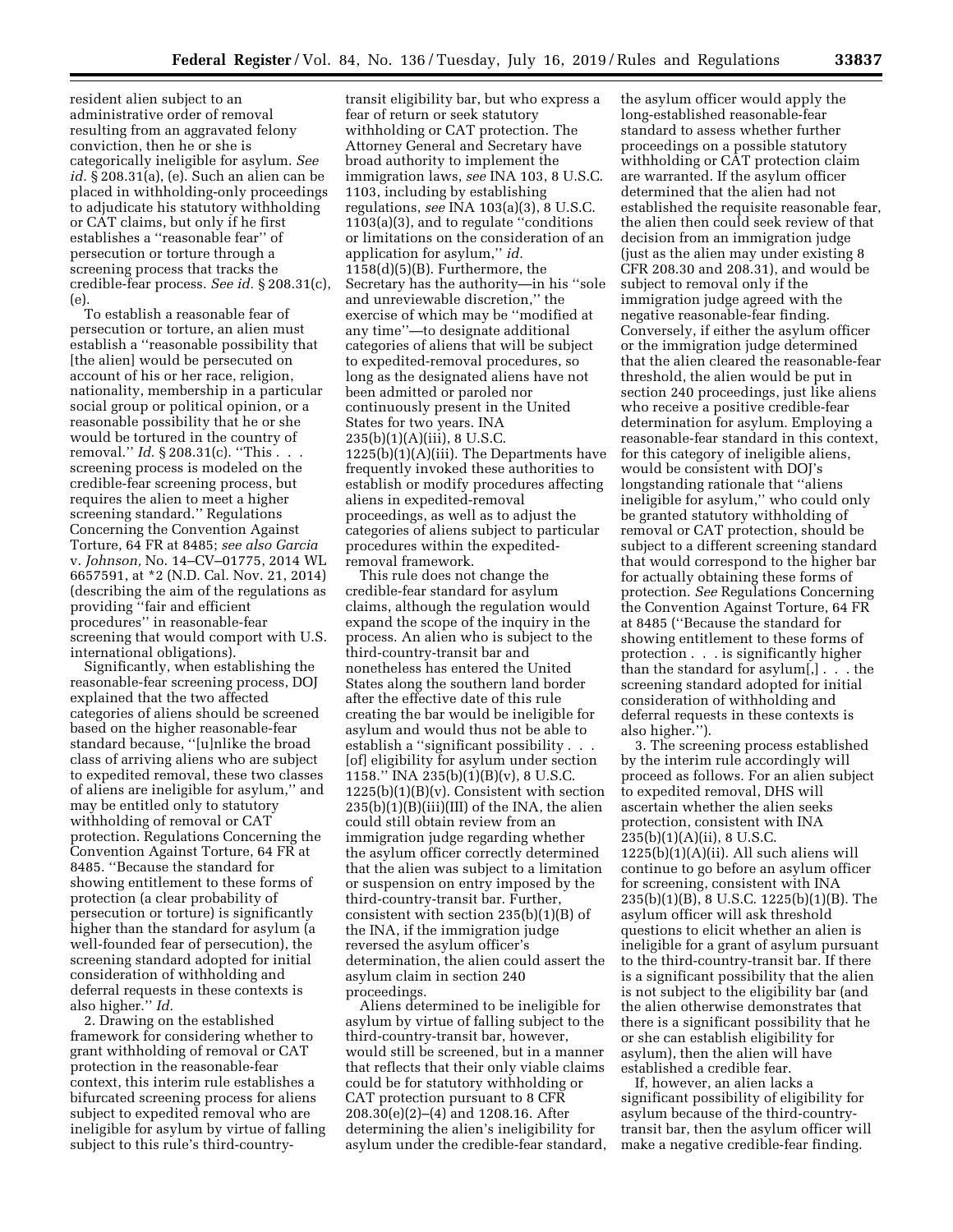The asylum officer will then apply the reasonable-fear standard to assess the alien's claims for statutory withholding of removal or CAT protection.

An alien subject to the third-countrytransit asylum eligibility bar who clears the reasonable-fear screening standard will be placed in section 240 proceedings, just as an alien who clears the credible-fear standard will be. In those proceedings, the alien will also have an opportunity to raise whether the alien was correctly identified as subject to the third-country-transit ineligibility bar to asylum, as well as other claims. If an immigration judge determines that the alien was incorrectly identified as subject to the third-country-transit bar, the alien will be able to apply for asylum. Such aliens can appeal the immigration judge's decision in these proceedings to the Board and then seek review from a Federal court of appeals.

Conversely, an alien who is found to be subject to the third-country-transit asylum eligibility bar and who does not clear the reasonable-fear screening standard can obtain review of both of those determinations before an immigration judge, just as immigration judges currently review negative credible-fear and reasonable-fear determinations. If the immigration judge finds that either determination was incorrect, then the alien will be placed into section 240 proceedings. In reviewing the determinations, the immigration judge will decide de novo whether the alien is subject to the thirdcountry-transit asylum eligibility bar. If, however, the immigration judge affirms both determinations, then the alien will be subject to removal without further appeal, consistent with the existing process under section 235 of the INA. In short, aliens subject to the thirdcountry-transit asylum eligibility bar will be processed through existing procedures by DHS and EOIR in accordance with 8 CFR 208.30 and 1208.30, but will be subject to the reasonable-fear standard as part of those procedures with respect to their statutory withholding and CAT protection claims.

4. The above process will not affect the process in 8 CFR  $208.30(e)(5)$  (to be redesignated as 8 CFR 208.30(e)(5)(i) under this rule) for certain existing statutory bars to asylum eligibility. Under that regulatory provision, many aliens who appear to fall within an existing statutory bar, and thus appear to be ineligible for asylum, can nonetheless be placed in section 240 proceedings and have their asylum claim adjudicated by an immigration judge, if they establish a credible fear of

persecution, followed by further review of any denial of their asylum application before the Board and the courts of appeals.

# *B. Anticipated Effects of the Rule*

When the expedited procedures were first implemented approximately two decades ago, very few aliens within those proceedings claimed a fear of persecution. Since then, the numbers have dramatically increased. In FY 2018, USCIS received 99,035 crediblefear claims, a 175 percent increase from five years earlier and a 1,883 percent increase from ten years earlier. FY 2019 is on track to see an even greater increase in claims, with more than 35,000 credible-fear claims received in the first four months of the fiscal year. This unsustainable, increased burden on the U.S. immigration system also extends to DOJ: Immigration courts received over 162,000 asylum applications in FY 2018, a 270 percent increase from five years earlier.

This dramatic increase in crediblefear claims has been complicated by a demographic shift in the alien population crossing the southern border from Mexican single adult males to predominantly Central American family units and unaccompanied alien minors. Historically, aliens coming unlawfully to the United States along the southern land border were predominantly Mexican single adult males who generally were removed or who voluntarily departed within 48 hours if they had no legal right to stay in the United States. As of January 2019, more than 60 percent are family units and unaccompanied alien children; 60 percent are non-Mexican. In FY 2017, CBP apprehended 94,285 family units from the Northern Triangle countries at the southern land border. Of those family units, 99 percent remained in the country (as of January 2019). And, while Mexican single adults who are not legally eligible to remain in the United States may be immediately repatriated to Mexico, it is more difficult to expeditiously repatriate family units and unaccompanied alien children not from Mexico or Canada. And the long and arduous journey of children to the United States brings with it a great risk of harm that could be relieved if individuals were to more readily avail themselves of legal protection from persecution in a third country closer to the child's country of origin.

Even though the overall number of apprehensions of illegal aliens was relatively higher two decades ago than it is today (around 1.6 million in 2000), given the demographic of aliens arriving to the United States at that time, they

could be processed and removed more quickly, often without requiring detention or lengthy court proceedings. Moreover, apprehension numbers in past years often reflected individuals being apprehended multiple times over the course of a given year.

In recent years, the United States has seen a large increase in the number and proportion of inadmissible aliens subject to expedited removal who claim a fear of persecution or torture and are subsequently placed into removal proceedings before an immigration judge. This is particularly true for non-Mexican aliens, who now constitute the overwhelming majority of aliens encountered along the southern border with Mexico, and the overwhelming majority of aliens who assert claims of fear. But while the number of non-Mexican aliens encountered at the southern border has dramatically increased, a substantial number of such aliens failed to apply for asylum or refugee status in Mexico—despite the availability of a functioning asylum system.

In May of FY 2017, DHS recorded 7,108 enforcement actions with non-Mexican aliens along the southern border—which accounted for roughly 36 percent of all enforcement actions along the southern border that month. In May of FY 2018, DHS recorded 32,477 enforcement actions with non-Mexican aliens along the southern border which accounted for roughly 63 percent of that month's enforcement actions along the southern border. And in May of FY 2019, DHS recorded 121,151 enforcement actions with non-Mexican aliens along the southern border which accounted for approximately 84 percent of enforcement actions along the southern border that month. Accordingly, the number of enforcement actions involving non-Mexican aliens increased by more than 1,600 percent from May FY 2017 to May FY 2019, and the percentage of enforcement actions at the southern land border involving non-Mexican aliens increased from 36 percent to 84 percent. Overall, southern border non-Mexican enforcement actions in FY 2017 totaled 233,411; they increased to 298,503 in FY 2018; and, in the first eight months of FY 2019 (through May) they already total 524,446.

This increase corresponds to a growing trend over the past decade, in which the overall percentage of all aliens subject to expedited removal who are referred for a credible-fear interview by DHS jumped from approximately 5 percent to above 40 percent. The total number of aliens referred by DHS for credible-fear screening increased from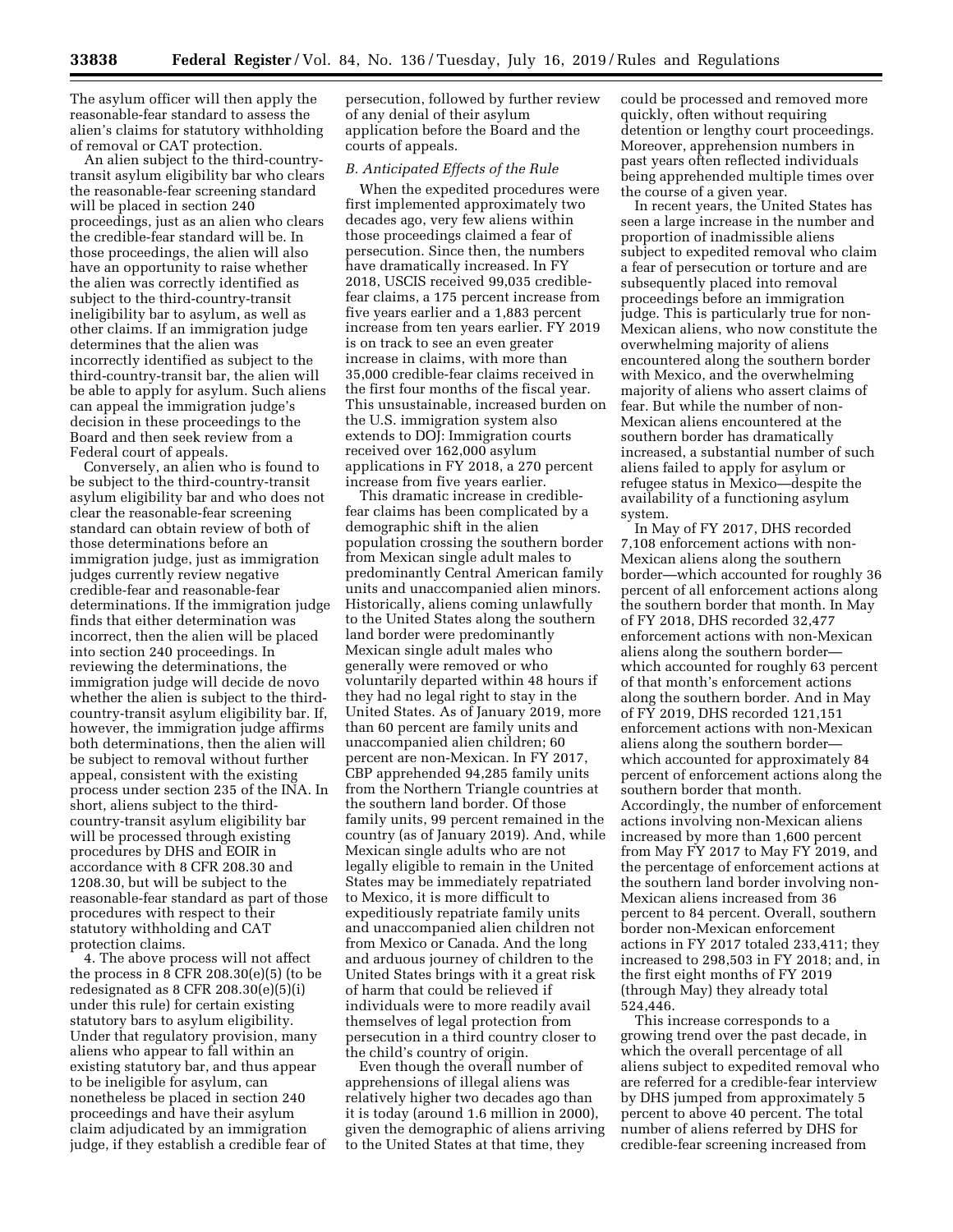fewer than 5,000 in FY 2008 to more than 99,000 in FY 2018. The percentage of aliens who receive asylum remains small. In FY 2018, DHS asylum officers found over 75 percent of interviewed aliens to have a credible fear of persecution or torture and referred them for proceedings before an immigration judge within EOIR under section 240 of the INA. In addition, EOIR immigration judges overturn about 20 percent of the negative credible-fear determinations made by asylum officers, finding those aliens also to have a credible fear. Such aliens are referred to immigration judges for full hearings on their asylum claims.

But many aliens who receive a positive credible-fear determination never file an application for asylum. From FY 2016 through FY 2018, approximately 40 percent of aliens who received a positive credible-fear determination failed to file an asylum application. And of those who did proceed to file asylum applications, relatively few established that they should be granted such relief. From FY 2016 through FY 2018, among aliens who received a positive credible-fear determination, only 12,062 aliens 4—an average of 4,021 per year—were granted asylum (14 percent of all completed asylum cases, and about 36 percent of asylum cases decided on the merits).5 The many cases that lack merit occupy a large portion of limited docket time and absorb scarce government resources, exacerbating the backlog and diverting attention from other meritorious cases. Indeed, despite DOJ deploying the largest number of immigration judges in history and completing historic numbers of cases, a significant backlog remains. There are more than 900,000 pending cases in immigration courts, at least 436,000 of which include an asylum application.

Apprehending and processing this growing number of aliens who cross illegally into the United States and invoke asylum procedures consumes an ever-increasing amount of resources of DHS, which must surveil, apprehend, screen, and process the aliens who enter the country and must represent the U.S. Government in cases before immigration judges, the Board, and the U.S. Courts of Appeals. The interim rule seeks to ameliorate these strains on the immigration system.

The rule also aims to further the humanitarian purposes of asylum by prioritizing individuals who are unable to obtain protection from persecution elsewhere and individuals who have been victims of a ''severe form of trafficking in persons'' as defined by 8 CFR 214.11,6 many of whom do not volitionally transit through a third country to reach the United States.7 By deterring meritless asylum claims and de-prioritizing the applications of individuals who could have sought protection in another country before reaching the United States, the Departments seek to ensure that those asylees who need relief most urgently are better able to obtain it.

The interim rule would further this objective by restricting the claims of aliens who, while ostensibly fleeing persecution, chose not to seek protection at the earliest possible opportunity. An alien's decision not to apply for protection at the first available opportunity, and instead wait for the more preferred destination of the United States, raises questions about the validity and urgency of the alien's claim and may mean that the claim is less likely to be successful.<sup>8</sup> By barring such

7This rule does not provide for a categorical exception for unaccompanied alien children (''UAC''), as defined in 6 U.S.C. 279(g)(2). The Departments recognize that UAC are exempt from two of three statutory bars to applying for asylum: The ''safe third country'' bar and the one-year filing deadline, *see* INA 208(a)(2)(E), 8 U.S.C. 1158(a)(2)(E). Congress, however, did not exempt UAC from the bar on filing successive applications for asylum, *see* INA 208(a)(2)(C), 8 U.S.C.  $1158(a)(2)(C)$ , the various bars to asylum eligibility in INA 208(b)(2)(A), 8 U.S.C. 1158( $\check{b}$ )(2)(A), or the bars, like this one, established pursuant to the Departments' authorities under INA 208(b)(2)(C), 8 U.S.C. 1158(b)(2)(C). But UAC, like others subject to this rule, will be able to apply for withholding of removal under INA section 241(b)(3), 8 U.S.C. 1231(b)(3), or the CAT regulations. UAC will not be returned to the transit country for consideration of these protection claims.

8 Indeed, the Board has previously held that this is a relevant consideration in asylum applications. In *Matter of Pula,* 19 I&N Dec. 467, 473–74 (BIA 1987), the Board stated that ''in determining whether a favorable exercise of discretion is warranted'' for an applicant under the asylum statute, INA 208(a), 8 U.S.C. 1158(2)(a), ''[a]mong those factors which should be considered are whether the alien passed through any other

claims, the interim final rule would encourage those fleeing genuine persecution to seek protection as soon as possible and dissuade those with non-viable claims, including aliens merely seeking employment, from further overburdening the Nation's immigration system.

Many of the aliens who wait to seek asylum until they arrive in the United States transit through not just one country, but multiple countries in which they may seek humanitarian protection. Yet they do not avail themselves of that option despite their claims of fear of persecution or torture in their home country. Under these circumstances, it is reasonable to question whether the aliens genuinely fear persecution or torture, or are simply economic migrants seeking to exploit our overburdened immigration system by filing a meritless asylum claim as a way of entering, remaining, and legally obtaining employment in the United States.<sup>9</sup>

All seven countries in Central America plus Mexico are parties to both the Refugee Convention and the Refugee Protocol. Moreover, Mexico has expanded its capacity to adjudicate asylum claims in recent years, and the number of claims submitted in Mexico has increased. In 2016, the Mexican government received 8,789 asylum applications. In 2017, it received 14,596. In 2018, it received 29,623 applications. And in just the first three months of 2019, Mexico received 12,716 asylum

9Economic migrants are not eligible for asylum. *See, e.g., In re: Brenda Leticia Sonday-Chavez,* No. A–7–969, 2017 WL 4946947, at \*1 (BIA Sept. 7, 2017) (''[E]conomic reasons for coming to the United States . . . would generally not render an alien eligible for relief from removal.''); *see also Sale* v. *Haitian Centers Council Inc.,* 509 U.S. 155, 161–62 & n.11 (1993); *Hui Zhuang* v. *Gonzales,* 471 F.3d 884, 890 (8th Cir. 2006) (''Fears of economic hardship or lack of opportunity do not establish a well-founded fear of persecution.'').

<sup>&</sup>lt;sup>4</sup> These numbers are based on data generated by EOIR on April 12, 2019.

<sup>5</sup>Completed cases include both those in which an asylum application was filed and those in which an application was not filed. Cases decided on the merits include only those completed cases in which an asylum application was filed and the immigration judge granted or denied that application.

<sup>6</sup> ''Severe form of trafficking in persons means sex trafficking in which a commercial sex act is induced by force, fraud, or coercion, or in which the person induced to perform such act is under the age of 18 years; or the recruitment, harboring, transportation, provision, or obtaining of a person for labor or services through the use of force, fraud, or coercion for the purpose of subjection to involuntary servitude, peonage, debt bondage, or slavery.'' 8 CFR 214.11. Determinations made with respect to this exception will not be binding on Federal departments or agencies in subsequent determinations of eligibility for T or U nonimmigrant status under section 101(a)(15)(T) or (U) of the Act or for benefits or services under 22 U.S.C. 7105 or 8 U.S.C. 1641(c)(4).

countries or arrived in the United States directly from his country, whether orderly refugee procedures were in fact available to help him in any country he passed through, and whether he made any attempts to seek asylum before coming to the United States.'' Consistent with the reasoning in *Pula,* this rule establishes that an alien who failed to request asylum in a country where it was available is not eligible for asylum in the United States. Even though the Board in *Pula* indicated that a range of factors is relevant to evaluating discretionary asylum relief under the general *statutory* asylum provision, the INA also authorizes the establishment of additional limitations to asylum eligibility by *regulation*—beyond those embedded in the statute. *See* INA 208(b)(2)(C), 8 U.S.C. 1158(b)(2)(C). This rule uses that authority to establish one of the factors specified as relevant in *Pula* as the foundation of a new categorical asylum bar. This rule's prioritization of the thirdcountry-transit factor, considered as just one of many factors in *Pula*, is justified, as explained above, by the increased numbers and changed nature of asylum claims in recent years.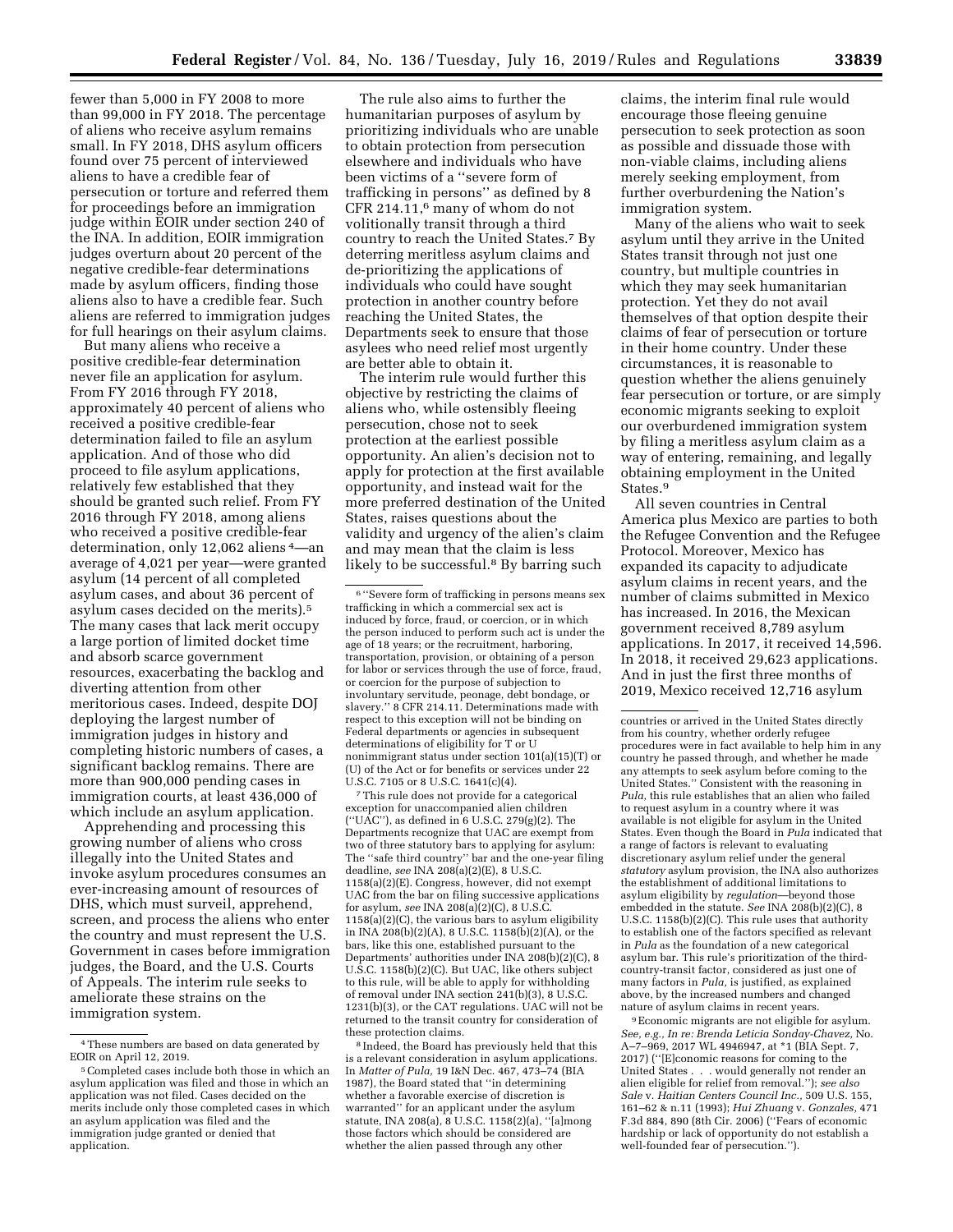applications, putting Mexico on track to receive more than 50,000 asylum applications by the end of 2019 if that quarterly pace continues. Instead of availing themselves of these available protections, many aliens transiting through Central America and Mexico decide not to seek protection, likely based upon a preference for residing in the United States. The United States has experienced an overwhelming surge in the number of non-Mexican aliens crossing the southern border and seeking asylum. This overwhelming surge and its accompanying burden on the United States has eroded the integrity of our borders, and it is inconsistent with the national interest to provide a discretionary benefit to those who choose not to seek protection at the first available opportunity.

The interim final rule also is in keeping with the efforts of other liberal democracies to prevent forum-shopping by directing asylum-seekers to present their claims in the first safe country in which they arrive. In 1990, European states adopted the Dublin Regulation in response to an asylum crisis as refugees and economic migrants fled communism at the end of the Cold War; it came into force in 1997. *See*  Convention Determining the State Responsible for Examining Applications for Asylum Lodged in One of the Member States of the European Communities, 1997 O.J. (C 254). The United Nations High Commission for Refugees praised the Dublin Regulation's ''commendable efforts to share and allocate the burden of review of refugee and asylum claims.'' *See* UN High Comm'r for Refugees, *UNHCR Position on Conventions Recently Concluded in Europe (Dublin and Schengen Conventions),* 3 Eur. Series 2, 385 (1991). Now in its third iteration, the Dublin III Regulation sets asylum criteria and protocol for the European Union (''EU''). It instructs that asylum claims ''shall be examined by a single Member State.'' Regulation (EU) No 604/ 2013 of the European Parliament and of the Council of 26 June 2013, Establishing the Criteria and Mechanisms for Determining the Member State Responsible for Examining an Application for International Protection Lodged in One of the Member States by a Third-Country National or a Stateless Person (Recast), 2013 O.J. (L 180) 31, 37. Typically, for irregular migrants seeking asylum, the member state by which the asylum applicant first entered the EU ''shall be responsible for examining the application for international protection.'' *Id.* at 40. Generally, when

a third-country national seeks asylum in a member state other than the state of first entry into the EU, that state may transfer the asylum-seeker back to the state of first safe entry. *Id.* at 2.

This rule also seeks to curtail the humanitarian crisis created by human smugglers bringing men, women, and children across the southern border. By reducing a central incentive for aliens without a genuine need for asylum to cross the border—the hope of a lengthy asylum process that will enable them to remain in the United States for years despite their statutory ineligibility for relief—the rule aims to reduce human smuggling and its tragic effects.

Finally, as discussed further below, this rule will facilitate ongoing diplomatic negotiations with Mexico and the Northern Triangle countries regarding general migration issues, related measures employed to control the flow of aliens (such as the Migrant Protection Protocols), and the humanitarian and security crisis along the southern land border between the United States and Mexico.

In sum, the rule would bar asylum for any alien who has entered or attempted to enter the United States across the southern border and who has failed to apply for protection from persecution or torture in at least one country outside the alien's country of citizenship, nationality, or last lawful habitual residence through which the alien transited en route to the United States, unless the alien demonstrates that the alien only transited through countries that were not parties to the 1951 United Nations Convention relating to the Status of Refugees, the 1967 Protocol Relating to the Status of Refugees, or the CAT, or the alien was a victim of ''a severe form of trafficking in persons'' as defined by 8 CFR 214.11.

Such a rule would ensure that the ever-growing influx of meritless asylum claims do not further overwhelm the country's immigration system, would promote the humanitarian purposes of asylum by speeding relief to those who need it most (*i.e.,* individuals who have no alternative country where they can escape persecution or torture or who are victims of a severe form of trafficking and thus did not volitionally travel through a third country to reach the United States), would help curtail the humanitarian crisis created by human smugglers, and would aid U.S. negotiations on migration issues with foreign countries.

# **V. Regulatory Requirements**

#### *A. Administrative Procedure Act*

#### 1. Good Cause Exception

While the Administrative Procedure Act (''APA'') generally requires agencies to publish notice of a proposed rulemaking in the **Federal Register** for a period of public comment, it provides an exception ''when the agency for good cause finds . . . that notice and public procedure thereon are impracticable, unnecessary, or contrary to the public interest.'' 5 U.S.C. 553(b)(B). That exception relieves agencies of the notice-and-comment requirement in emergency situations, or in circumstances where ''the delay created by the notice and comment requirements would result in serious damage to important interests.'' *Woods Psychiatric Inst.* v. *United States,* 20 Cl. Ct. 324, 333 (1990), *aff'd,* 925 F.2d 1454 (Fed. Cir. 1991); *see also United States*  v. *Dean,* 604 F.3d 1275, 1279 (11th Cir. 2010); *Nat'l Fed'n of Federal Emps.* v. *Nat'l Treasury Emps. Union,* 671 F.2d 607, 611 (D.C. Cir. 1982). Agencies have previously relied on that exception in promulgating immigration-related interim rules.10 Furthermore, DHS has relied on that exception as additional legal justification when issuing orders related to expedited removal—a context in which Congress explicitly recognized the need for dispatch in addressing large volumes of aliens by giving the Secretary significant discretion to ''modify at any time'' the classes of aliens who would be subject to such procedures. *See* INA 235(b)(1)(A)(iii)(I), 8 U.S.C. 1225(b)(1)(A)(iii)(I).11

11*See, e.g.,* Eliminating Exception to Expedited Removal Authority for Cuban Nationals Arriving by Air, 82 FR 4769, 4770 (Jan. 17, 2017) (identifying the APA good cause factors as additional justification for issuing an immediately effective expedited removal order because the ability to detain certain Cuban nationals ''while admissibility and identity are determined and protection claims are adjudicated, as well as to quickly remove those without protection claims or claims to lawful status,

<sup>10</sup>*See, e.g.,* Visas: Documentation of Nonimmigrants Under the Immigration and Nationality Act, as Amended, 81 FR 5906, 5907 (Feb. 4, 2016) (interim rule citing good cause to immediately require additional documentation from certain Caribbean agricultural workers to avoid ''an increase in applications for admission in bad faith by persons who would otherwise have been denied visas and are seeking to avoid the visa requirement and consular screening process during the period between the publication of a proposed and a final rule''); Suspending the 30-Day and Annual Interview Requirements From the Special Registration Process for Certain Nonimmigrants, 68 FR 67578, 67581 (Dec. 2, 2003) (interim rule claiming the good cause exception for suspending certain automatic registration requirements for nonimmigrants because ''without [the] regulation approximately 82,532 aliens would be subject to 30 day or annual re-registration interviews'' over a sixmonth period).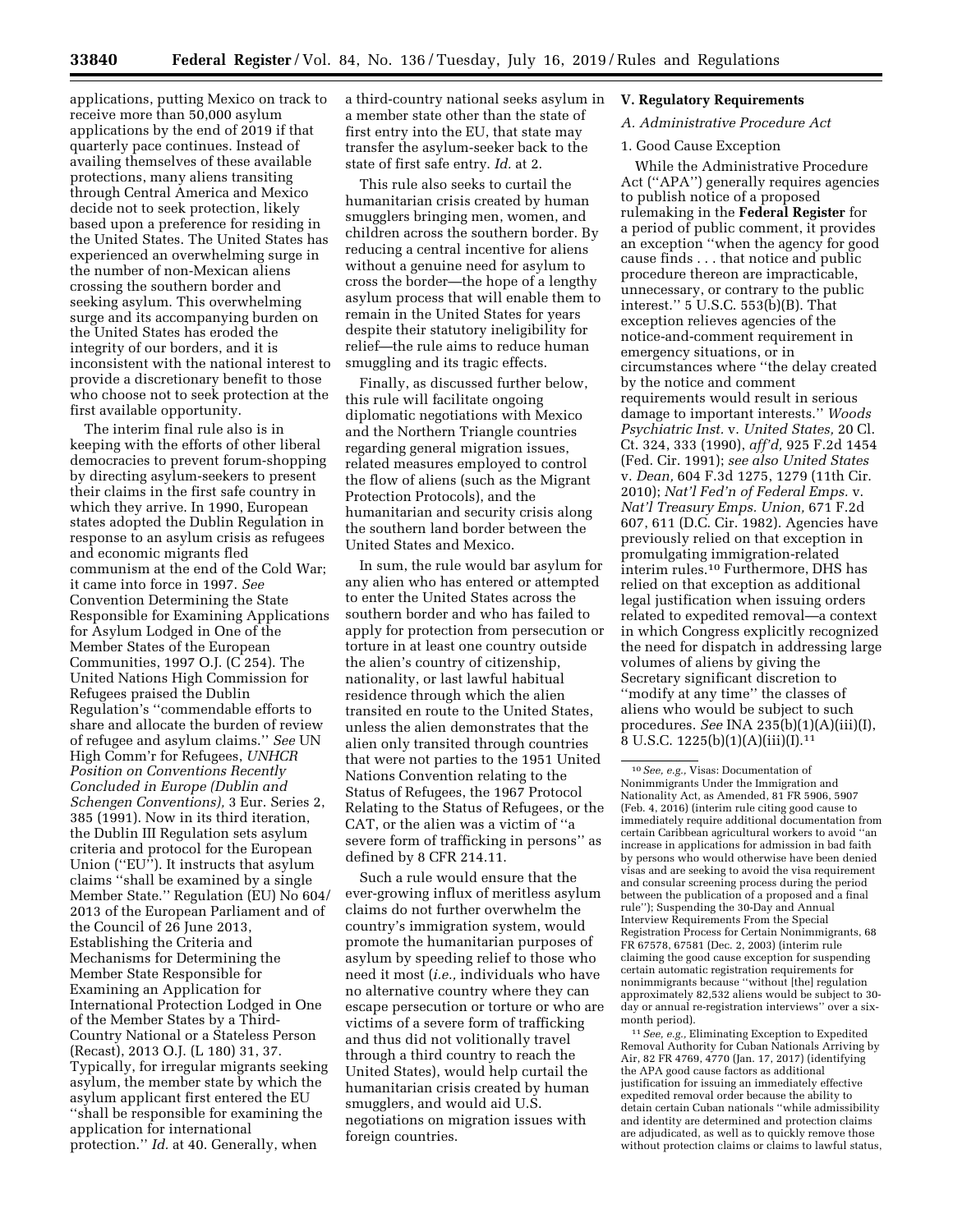The Departments have concluded that the good cause exceptions in 5 U.S.C. 553(b)(B) and (d)(3) apply to this rule. Notice and comment on this rule, along with a 30-day delay in its effective date, would be impracticable and contrary to the public interest. The Departments have determined that immediate implementation of this rule is essential to avoid a surge of aliens who would have strong incentives to seek to cross the border during pre-promulgation notice and comment or during the 30 day delay in the effective date under 5 U.S.C. 553(d). As courts have recognized, smugglers encourage migrants to enter the United States based on changes in U.S. immigration policy, and in fact ''the number of asylum seekers entering as families has risen'' in a way that ''suggests a link to knowledge of those policies.'' *East Bay Sanctuary Covenant* v. *Trump,* 354 F. Supp. 3d 1094, 1115 (N.D. Cal. 2018). If this rule were published for notice and comment before becoming effective, ''smugglers might similarly communicate the Rule's potentially relevant change in U.S. immigration policy, albeit in non-technical terms,'' and the risk of a surge in migrants hoping to enter the country before the rule becomes effective supports a finding of good cause under 5 U.S.C. 553. *See id.* 

This determination is consistent with the historical view of the agencies regulating in this area. DHS concluded in January 2017 that it was imperative to give immediate effect to a rule designating Cuban nationals arriving by air as eligible for expedited removal because ''pre-promulgation notice and comment would . . . . endanger[ ] human life and hav[e] a potential destabilizing effect in the region.'' Eliminating Exception to Expedited Removal Authority for Cuban Nationals Arriving by Air, 82 FR 4769, 4770 (Jan. 17, 2017). DHS cited the prospect that ''publication of the rule as a proposed rule, which would signal a significant change in policy while permitting continuation of the exception for Cuban nationals, could lead to a surge in migration of Cuban nationals seeking to travel to and enter the United States during the period between the publication of a proposed and a final rule.'' *Id.* DHS found that ''[s]uch a surge would threaten national security and public safety by diverting valuable Government resources from counterterrorism and homeland security responsibilities. A surge could also have a destabilizing effect on the region, thus weakening the security of the United States and threatening its international relations.'' *Id.* DHS concluded that ''a surge could result in significant loss of human life.'' *Id.; accord, e.g.,*  Designating Aliens for Expedited Removal, 69 FR 48877 (Aug. 11, 2004) (noting similar destabilizing incentives for a surge during a delay in the effective date); Visas: Documentation of Nonimmigrants Under the Immigration and Nationality Act, as Amended, 81 FR 5906, 5907 (Feb. 4, 2016) (finding the good cause exception applicable because of similar short-run incentive concerns).

DOJ and DHS raised similar concerns and drew similar conclusions in the November 2018 joint interim final rule that limited eligibility for asylum for aliens, subject to a bar on entry under certain presidential proclamations. *See*  83 FR at 55950. These same concerns would apply to an even greater extent to this rule. Pre-promulgation notice and comment, or a delay in the effective date, would be destabilizing and would jeopardize the lives and welfare of aliens who could surge to the border to enter the United States before the rule took effect. The Departments' experience has been that when public announcements are made regarding changes in our immigration laws and procedures, there are dramatic increases in the numbers of aliens who enter or attempt to enter the United States along the southern border. *See East Bay Sanctuary Covenant,* 354 F. Supp. 3d at 1115 (citing a newspaper article suggesting that such a rush to the border occurred due to knowledge of a pending regulatory change in immigration law). Thus, there continues to be an ''urgent need to deter foreign nationals from undertaking dangerous border crossings, and thereby prevent the needless deaths and crimes associated with human trafficking and alien smuggling operations.'' 69 FR at 48878.

Furthermore, an additional surge of aliens who sought to enter via the southern border prior to the effective date of this rule would be destabilizing to the region, as well as to the U.S. immigration system. The massive increase in aliens arriving at the southern border who assert a fear of persecution is overwhelming our

immigration system as a result of a variety of factors, including the significant proportion of aliens who are initially found to have a credible fear and therefore are referred to full hearings on their asylum claims; the huge volume of claims; a lack of detention space; and the resulting high rate of release into the interior of the United States of aliens with a positive credible-fear determination, many of whom then abscond without pursuing their asylum claims. Recent initiatives to track family unit cases revealed that close to 82 percent of completed cases have resulted in an *in absentia* order of removal. A large additional influx of aliens who intend to enter unlawfully or who lack proper documentation to enter this country, all at once, would exacerbate the existing border crisis. This concern is particularly acute in the current climate in which illegal immigration flows fluctuate significantly in response to news events. This interim final rule is thus a practical means to address the time-sensitive influx of aliens and avoid creating an even larger short-term influx. An extended notice-and-comment rulemaking process would be impracticable and self-defeating for the public.

#### 2. Foreign Affairs Exemption

Alternatively, the Departments may forgo notice-and-comment procedures and a delay in the effective date because this rule involves a ''foreign affairs function of the United States.'' 5 U.S.C. 553(a)(1), and proceeding through notice and comment may ''provoke definitely undesirable international consequences,'' *City of New York* v. *Permanent Mission of India to United Nations,* 618 F.3d 172, 201 (2d Cir. 2010) (quoting the description of the purpose of the foreign affairs exception in H.R. Rep. No. 79–1980, 69th Cong., 2d Sess. 257 (1946)). The flow of aliens across the southern border, unlawfully or without appropriate travel documents, directly implicates the foreign policy and national security interests of the United States. *See, e.g.,*  Exec. Order 13767 (Jan. 25, 2017) (discussing the important national security and foreign affairs-related interests associated with securing the border); Presidential Memorandum on Additional Measures to Enhance Border Security and Restore Integrity to Our Immigration System (Apr. 29, 2019) (''This strategic exploitation of our Nation's humanitarian programs undermines our Nation's security and sovereignty.''); *see also, e.g., Malek-Marzban* v. *INS,* 653 F.2d 113, 115–16 (4th Cir. 1981) (finding that a regulation

is a necessity for national security and public safety''); Designating Aliens For Expedited Removal, 69 FR 48877, 48880 (Aug. 11, 2004) (identifying the APA good cause factors as additional justification for issuing an immediately effective order to expand expedited removal due to ''[t]he large volume of illegal entries, and attempted illegal entries, and the attendant risks to national security presented by these illegal entries,'' as well as ''the need to deter foreign nationals from undertaking dangerous border crossings, and thereby prevent the needless deaths and crimes associated with human trafficking and alien smuggling operations'').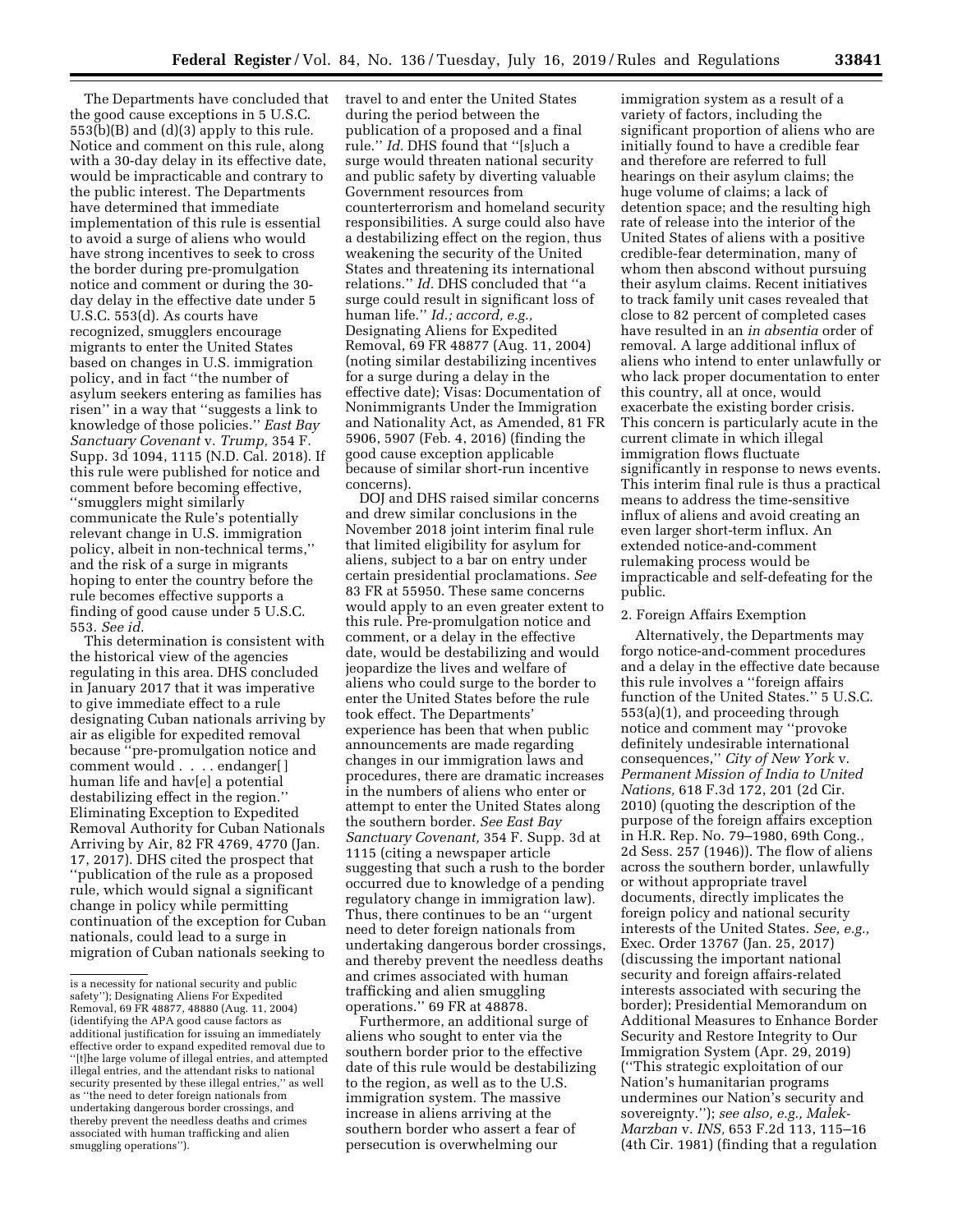requiring the expedited departure of Iranians from the United States in light of the international hostage crisis clearly related to foreign affairs and fell within the notice-and-comment exception).

This rule will facilitate ongoing diplomatic negotiations with foreign countries regarding migration issues, including measures to control the flow of aliens into the United States (such as the Migrant Protection Protocols), and the urgent need to address the current humanitarian and security crisis along the southern land border between the United States and Mexico. *See City of New York,* 618 F.3d at 201 (finding that rules related to diplomacy with a potential impact on U.S. relations with other countries fall within the scope of the foreign affairs exemption). Those ongoing discussions relate to proposals for how these other countries could increase efforts to help reduce the flow of illegal aliens north to the United States and encourage aliens to seek protection at the safest and earliest point of transit possible.

Those negotiations would be disrupted if notice-and-comment procedures preceded the effective date of this rule—provoking a disturbance in domestic politics in Mexico and the Northern Triangle countries, and eroding the sovereign authority of the United States to pursue the negotiating strategy it deems to be most appropriate as it engages its foreign partners. *See, e.g., Am. Ass'n of Exps. & Imps.-Textile & Apparel Grp.* v. *United States,* 751 F.2d 1239, 1249 (Fed. Cir. 1985) (the foreign affairs exemption facilitates ''more cautious and sensitive consideration of those matters which so affect relations with other Governments that . . . public rulemaking provisions would provoke definitely undesirable international consequences'' (internal quotation marks omitted)). During a notice-and-comment process, public participation and comments may impact and potentially harm the goodwill between the United States and Mexico and the Northern Triangle countries actors with whom the United States must partner to ensure that refugees can more effectively find refuge and safety in third countries. *Cf. Rajah* v. *Mukasey,*  544 F.3d 427, 437–38 (2d Cir. 2008) (''[R]elations with other countries might be impaired if the government were to conduct and resolve a public debate over why some citizens of particular countries were a potential danger to our security.'').

In addition, the longer that the effective date of the interim rule is delayed, the greater the number of people who will pass through third countries where they may have

otherwise received refuge and reach the U.S. border, which has little present capacity to provide assistance. *Cf. East Bay Sanctuary Covenant* v. *Trump,* 909 F.3d 1219, 1252 (9th Cir. 2018) (''Hindering the President's ability to implement a new policy in response to a current foreign affairs crisis is the type of 'definitely undesirable international consequence' that warrants invocation of the foreign affairs exception.''). Addressing this crisis will be more effective and less disruptive to longterm U.S. relations with Mexico and the Northern Triangle countries the sooner that this interim final rule is in place to help address the enormous flow of aliens through these countries to the southern U.S. border. *Cf. Am. Ass'n of Exps. & Imps.-Textile & Apparel Grp.,*  751 F.2d at 1249 (''The timing of an announcement of new consultations or quotas may be linked intimately with the Government's overall political agenda concerning relations with another country.''); *Rajah,* 544 F.3d at 438 (finding that the notice-andcomment process can be ''slow and cumbersome,'' which can negatively impact efforts to secure U.S. national interests, thereby justifying application of the foreign affairs exemption); *East Bay Sanctuary Covenant,* 909 F.3d at 1252–53 (9th Cir. 2018) (suggesting that reliance on the exemption is justified where the Government ''explain[s] how immediate *publication* of the Rule, instead of *announcement* of a proposed rule followed by a thirty-day period of notice and comment'' is necessary in light of the Government's foreign affairs efforts).

The United States and Mexico have been engaged in ongoing discussions regarding both regional and bilateral approaches to asylum. This interim final rule will strengthen the ability of the United States to address the crisis at the southern border and therefore facilitate the likelihood of success in future negotiations. This rule thus supports the President's foreign policy with respect to Mexico and the Northern Triangle countries in this area and is exempt from the notice-and-comment and delayed-effective-date requirements in 5 U.S.C. 553. *See Am. Ass'n of Exps. & Imps.-Textile & Apparel Grp.,* 751 F.2d at 1249 (noting that the foreign affairs exception covers agency actions ''linked intimately with the Government's overall political agenda concerning relations with another country''); *Yassini* v. *Crosland,* 618 F.2d 1356, 1361 (9th Cir. 1980) (because an immigration directive ''was implementing the President's foreign policy,'' the action ''fell within the

foreign affairs function and good cause exceptions to the notice and comment requirements of the APA'').

Invoking the APA's foreign affairs exception is also consistent with past rulemakings. In 2016, for example, in response to diplomatic developments between the United States and Cuba, DHS changed its regulations concerning flights to and from the island via an immediately effective interim final rule. Flights to and From Cuba, 81 FR 14948, 14952 (Mar. 21, 2016). In a similar vein, DHS and the State Department recently provided notice that they were eliminating an exception to expedited removal for certain Cuban nationals. The notice explained that the change in policy was consistent with the foreign affairs exception for rules subject to notice-and-comment requirements because the change was central to ongoing negotiations between the two countries. Eliminating Exception To Expedited Removal Authority for Cuban Nationals Encountered in the United States or Arriving by Sea, 82 FR 4902, 4904–05 (Jan. 17, 2017).

# *B. Regulatory Flexibility Act*

The Regulatory Flexibility Act, 5 U.S.C. 601 *et seq.,* as amended by the Small Business Regulatory Enforcement Fairness Act of 1996, requires an agency to prepare and make available to the public a regulatory flexibility analysis that describes the effect of the rule on small entities (*i.e.,* small businesses, small organizations, and small governmental jurisdictions). A regulatory flexibility analysis is not required when a rule is exempt from notice-and-comment rulemaking.

#### *C. Unfunded Mandates Reform Act of 1995*

This interim final rule will not result in the expenditure by state, local, and tribal governments, in the aggregate, or by the private sector, of \$100 million or more in any one year, and it will not significantly or uniquely affect small governments. Therefore, no actions were deemed necessary under the provisions of the Unfunded Mandates Reform Act of 1995.

#### *D. Congressional Review Act*

This interim final rule is not a major rule as defined by section 804 of the Congressional Review Act. 5 U.S.C. 804. This rule will not result in an annual effect on the economy of \$100 million or more; a major increase in costs or prices; or significant adverse effects on competition, employment, investment, productivity, innovation, or on the ability of United States-based companies to compete with foreign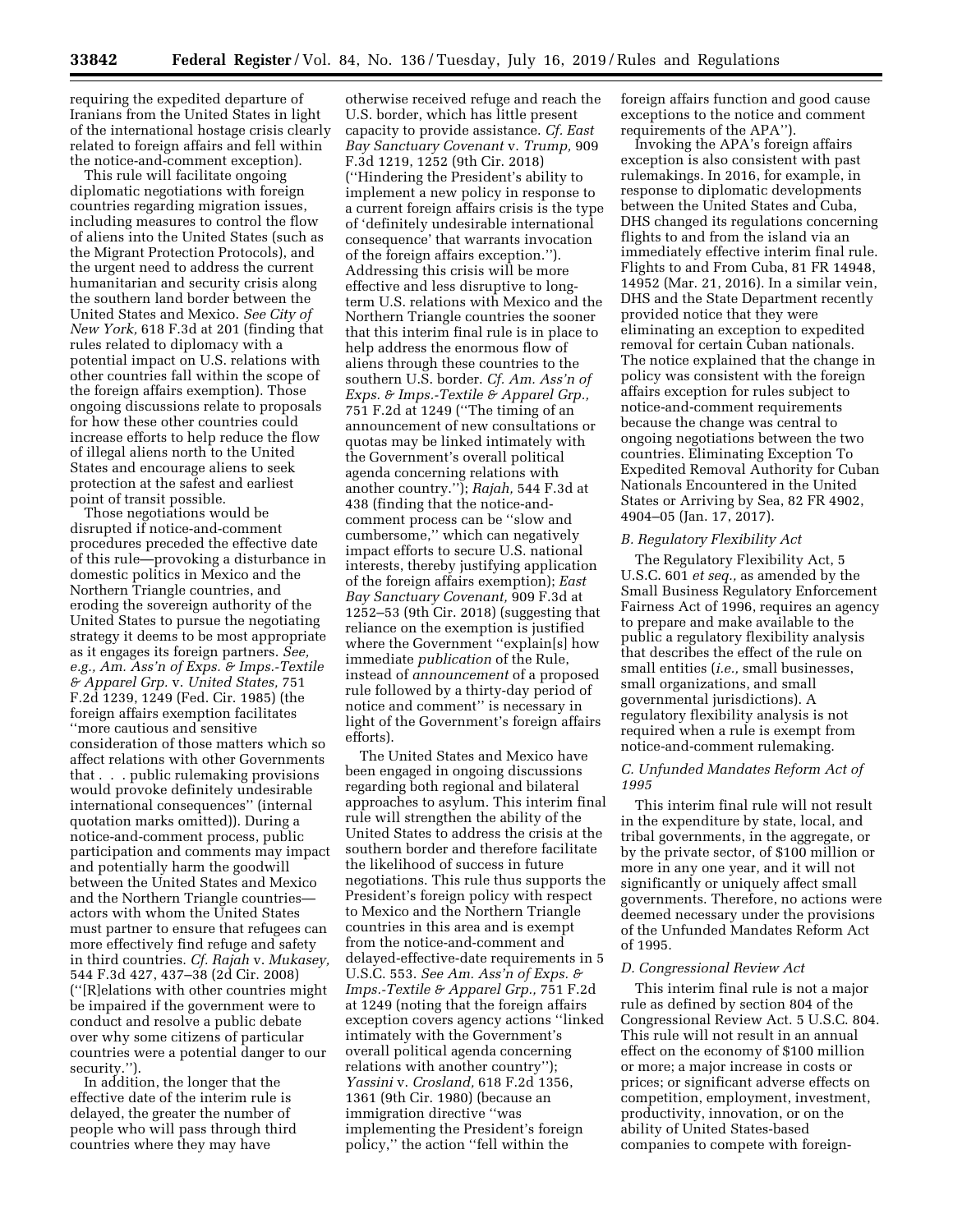based companies in domestic and export markets.

# *E. Executive Order 12866, Executive Order 13563, and Executive Order 13771 (Regulatory Planning and Review)*

This rule is not subject to Executive Order 12866 as it implicates a foreign affairs function of the United States related to ongoing discussions with potential impact on a set of specified international relationships. As this is not a regulatory action under Executive Order 12866, it is not subject to Executive Order 13771.

#### *F. Executive Order 13132 (Federalism)*

This rule will not have substantial direct effects on the States, on the relationship between the national government and the States, or on the distribution of power and responsibilities among the various levels of government. Therefore, in accordance with section 6 of Executive Order 13132, it is determined that this rule does not have sufficient federalism implications to warrant the preparation of a federalism summary impact statement.

# *G. Executive Order 12988 (Civil Justice Reform)*

This rule meets the applicable standards set forth in sections 3(a) and 3(b)(2) of Executive Order 12988.

#### *H. Paperwork Reduction Act*

This rule does not propose new, or revisions to existing, ''collection[s] of information'' as that term is defined under the Paperwork Reduction Act of 1995, Public Law 104–13, 44 U.S.C. chapter 35, and its implementing regulations, 5 CFR part 1320.

#### **List of Subjects**

# *8 CFR Part 208*

Administrative practice and procedure, Aliens, Immigration, Reporting and recordkeeping requirements.

#### *8 CFR Part 1003*

Administrative practice and procedure, Aliens, Immigration, Legal services, Organization and functions (Government agencies).

#### *8 CFR Part 1208*

Administrative practice and procedure, Aliens, Immigration, Reporting and recordkeeping requirements.

# **Regulatory Amendments DEPARTMENT OF HOMELAND SECURITY**

Accordingly, for the reasons set forth in the preamble, the Secretary of Homeland Security amends 8 CFR part 208 as follows:

# **PART 208—PROCEDURES FOR ASYLUM AND WITHHOLDING OF REMOVAL**

■ 1. The authority citation for part 208 continues to read as follows:

**Authority:** 8 U.S.C. 1101, 1103, 1158, 1226, 1252, 1282; Title VII of Public Law 110–229; 8 CFR part 2.

■ 2. Section 208.13 is amended by adding paragraphs (c)(4) and (5) to read as follows:

#### **§ 208.13 Establishing asylum eligibility.**

\* \* \* \* \* (c) \* \* \* (4) *Additional limitation on eligibility for asylum.* Notwithstanding the provisions of § 208.15, any alien who enters, attempts to enter, or arrives in the United States across the southern land border on or after July 16, 2019, after transiting through at least one

country outside the alien's country of citizenship, nationality, or last lawful habitual residence en route to the United States, shall be found ineligible for asylum unless:

(i) The alien demonstrates that he or she applied for protection from persecution or torture in at least one country outside the alien's country of citizenship, nationality, or last lawful habitual residence through which the alien transited en route to the United States, and the alien received a final judgment denying the alien protection in such country;

(ii) The alien demonstrates that he or she satisfies the definition of ''victim of a severe form of trafficking in persons'' provided in 8 CFR 214.11; or

(iii) The only countries through which the alien transited en route to the United States were, at the time of the transit, not parties to the 1951 United Nations Convention relating to the Status of Refugees, the 1967 Protocol Relating to the Status of Refugees, or the United Nations Convention against Torture and Other Cruel, Inhuman or Degrading Treatment or Punishment.

(5) *Non-binding determinations.*  Determinations made with respect to paragraph (c)(4)(ii) of this section are not binding on Federal departments or agencies in subsequent determinations of eligibility for T or U nonimmigrant status under section  $101(a)(15)(T)$  or  $(U)$ of the INA or for benefits or services

under 22 U.S.C. 7105 or 8 U.S.C.  $1641(c)(4)$ .

■ 3. In § 208.30, revise the section heading, the first sentence of paragraph  $(e)(2)$ , and paragraphs  $(e)(3)$  and  $(5)$  to read as follows:

**§ 208.30 Credible fear determinations involving stowaways and applicants for admission who are found inadmissible pursuant to section 212(a)(6)(C) or 212(a)(7) of the Act, whose entry is limited or suspended under section 212(f) or 215(a)(1) of the Act, or who failed to apply for protection from persecution in a third country where potential relief is available while en route to the United States.** 

\* \* \* \* \*

(e) \* \* \* (2) Subject to paragraph (e)(5) of this section, an alien will be found to have a credible fear of persecution if there is a significant possibility, taking into account the credibility of the statements made by the alien in support of the alien's claim and such other facts as are known to the officer, the alien can establish eligibility for asylum under section 208 of the Act or for withholding of removal under section 241(b)(3) of the Act. \* \* \*

(3) Subject to paragraph (e)(5) of this section, an alien will be found to have a credible fear of torture if the alien shows that there is a significant possibility that he or she is eligible for withholding of removal or deferral of removal under the Convention Against Torture, pursuant to § 208.16 or § 208.17.

\* \* \* \* \*

(5)(i) Except as provided in this paragraph (e)(5)(i) or paragraph (e)(6) of this section, if an alien is able to establish a credible fear of persecution but appears to be subject to one or more of the mandatory bars to applying for, or being granted, asylum contained in section 208(a)(2) and 208(b)(2) of the Act, or to withholding of removal contained in section 241(b)(3)(B) of the Act, the Department of Homeland Security shall nonetheless place the alien in proceedings under section 240 of the Act for full consideration of the alien's claim, if the alien is not a stowaway. If the alien is a stowaway, the Department shall place the alien in proceedings for consideration of the alien's claim pursuant to § 208.2(c)(3).

(ii) If the alien is found to be an alien described in  $\S 208.13(c)(3)$ , then the asylum officer shall enter a negative credible fear determination with respect to the alien's intention to apply for asylum. The Department shall nonetheless place the alien in proceedings under section 240 of the Act for full consideration of the alien's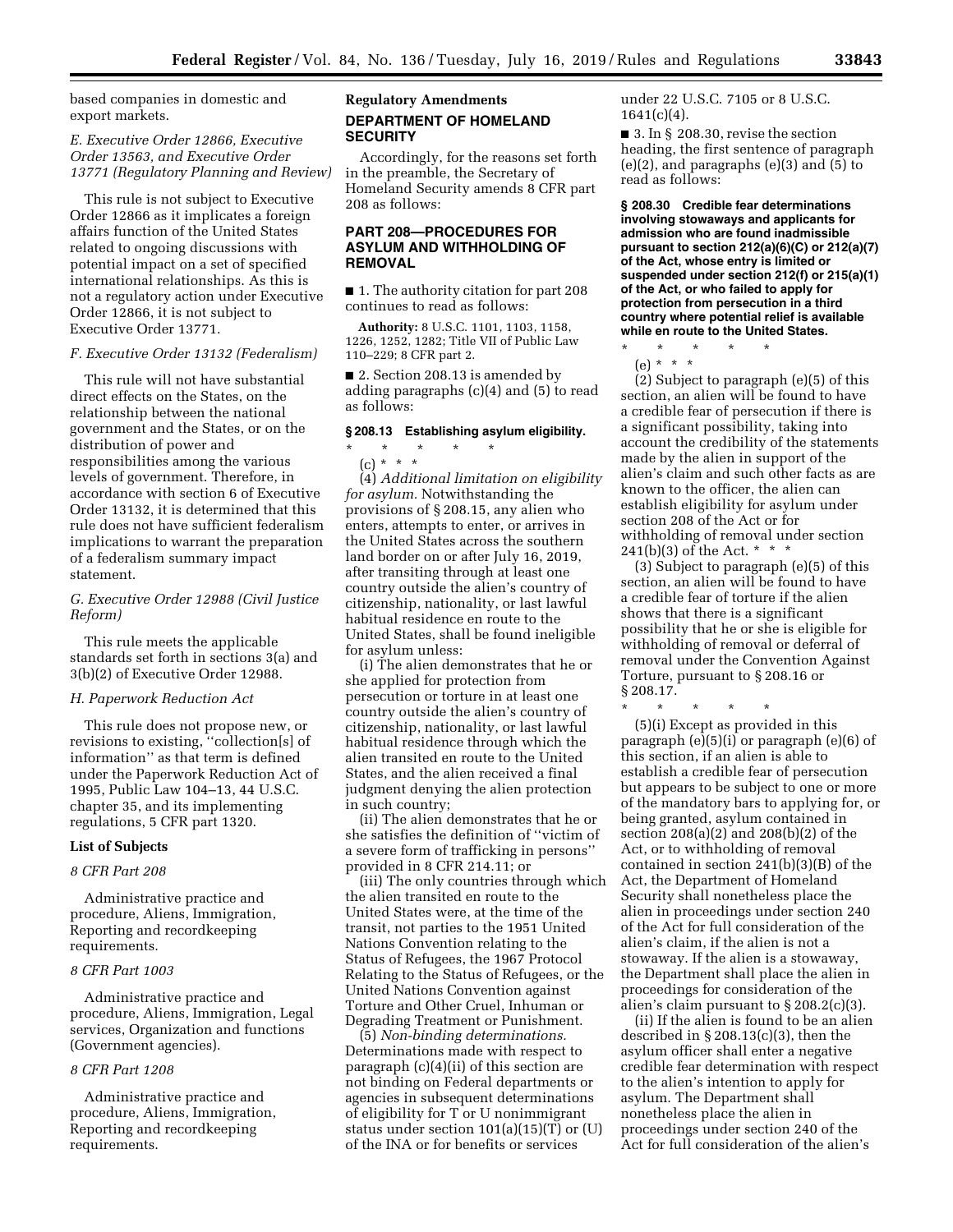claim for withholding of removal under section 241(b)(3) of the Act, or for withholding or deferral of removal under the Convention Against Torture, if the alien establishes, respectively, a reasonable fear of persecution or torture. However, if an alien fails to establish, during the interview with the asylum officer, a reasonable fear of either persecution or torture, the asylum officer will provide the alien with a written notice of decision, which will be subject to immigration judge review consistent with paragraph (g) of this section, except that the immigration judge will review the reasonable fear findings under the reasonable fear standard instead of the credible fear standard described in paragraph (g) and in 8 CFR 1208.30(g).

(iii) If the alien is found to be an alien described as ineligible for asylum in § 208.13(c)(4), then the asylum officer shall enter a negative credible fear determination with respect to the alien's application for asylum. The Department shall nonetheless place the alien in proceedings under section 240 of the Act for consideration of the alien's claim for withholding of removal under section 241(b)(3) of the Act, or for withholding or deferral of removal under the Convention Against Torture, if the alien establishes, respectively, a reasonable fear of persecution or torture. The scope of review shall be limited to a determination of whether the alien is eligible for withholding or deferral of removal, accordingly. However, if an alien fails to establish, during the interview with the asylum officer, a reasonable fear of either persecution or torture, the asylum officer will provide the alien with a written notice of decision, which will be subject to immigration judge review consistent with paragraph (g) of this section, except that the immigration judge will review the reasonable fear findings under the reasonable fear standard instead of the credible fear standard described in paragraph (g) and in 8 CFR 1208.30(g).

# \* \* \* \* \*

# **DEPARTMENT OF JUSTICE**

Accordingly, for the reasons set forth in the preamble, the Attorney General amends 8 CFR parts 1003 and 1208 as follows:

## **PART 1003—EXECUTIVE OFFICE FOR IMMIGRATION REVIEW**

■ 4. The authority citation for part 1003 continues to read as follows:

**Authority:** 5 U.S.C. 301; 6 U.S.C 521; 8 U.S.C. 1101, 1103, 1154, 1155, 1158, 1182, 1226, 1229, 1229a, 1229b, 1229c, 1231,

1254a, 1255, 1324d, 1330, 1361, 1362; 28 U.S.C. 509, 510, 1746; sec. 2 Reorg. Plan No. 2 of 1950; 3 CFR, 1949–1953 Comp., p. 1002; section 203 of Pub. L. 105–100, 111 Stat. 2196–200; sections 1506 and 1510 of Pub. L. 106–386, 114 Stat. 1527–29, 1531–32; section 1505 of Pub. L. 106–554, 114 Stat. 2763A– 326 to –328.

■ 5. In § 1003.42, revise paragraph (d) to read as follows:

# **§ 1003.42 Review of credible fear determination.**

\* \* \* \* \* (d) *Standard of review.* (1) The immigration judge shall make a de novo determination as to whether there is a significant possibility, taking into account the credibility of the statements made by the alien in support of the alien's claim and such other facts as are known to the immigration judge, that the alien could establish eligibility for asylum under section 208 of the Act or withholding under section 241(b)(3) of the Act or withholding or deferral of removal under the United Nations Convention Against Torture and Other Cruel, Inhuman or Degrading Treatment or Punishment.

(2) If the alien is determined to be an alien described in 8 CFR 208.13(c)(3) or 1208.13(c)(3) and is determined to lack a reasonable fear under 8 CFR 208.30(e)(5)(ii), the immigration judge shall first review de novo the determination that the alien is described in 8 CFR 208.13(c)(3) or 1208.13(c)(3) prior to any further review of the asylum officer's negative determination.

(3) If the alien is determined to be an alien described as ineligible for asylum in 8 CFR 208.13(c)(4) or 1208.13(c)(4) and is determined to lack a reasonable fear under 8 CFR 208.30(e)(5)(iii), the immigration judge shall first review de novo the determination that the alien is described as ineligible for asylum in 8 CFR 208.13(c)(4) or 1208.13(c)(4) prior to any further review of the asylum officer's negative determination. \* \* \* \* \*

# **PART 1208—PROCEDURES FOR ASYLUM AND WITHHOLDING OF REMOVAL**

■ 6. The authority citation for part 1208 continues to read as follows:

**Authority:** 8 U.S.C. 1101, 1103, 1158, 1226, 1252, 1282; Title VII of Public Law 110–229.

 $\blacksquare$  7. In § 1208.13, add paragraphs (c)(4) and (5) to read as follows:

#### **§ 1208.13 Establishing asylum eligibility.**

\* \* \* \* \* (c) \* \* \*

(4) *Additional limitation on eligibility for asylum.* Notwithstanding the

provisions of 8 CFR 208.15, any alien who enters, attempts to enter, or arrives in the United States across the southern land border on or after July 16, 2019, after transiting through at least one country outside the alien's country of citizenship, nationality, or last lawful habitual residence en route to the United States, shall be found ineligible for asylum unless:

(i) The alien demonstrates that he or she applied for protection from persecution or torture in at least one country outside the alien's country of citizenship, nationality, or last lawful habitual residence through which the alien transited en route to the United States and the alien received a final judgment denying the alien protection in such country;

(ii) The alien demonstrates that he or she satisfies the definition of ''victim of a severe form of trafficking in persons'' provided in 8 CFR 214.11; or

(iii) The only country or countries through which the alien transited en route to the United States were, at the time of the transit, not parties to the 1951 United Nations Convention relating to the Status of Refugees, the 1967 Protocol, or the United Nations Convention against Torture and Other Cruel, Inhuman or Degrading Treatment or Punishment.

(5) *Non-binding determinations.*  Determinations made with respect to paragraph (c)(4)(ii) of this section are not binding on Federal departments or agencies in subsequent determinations of eligibility for T or U nonimmigrant status under section 101(a)(15)(T) or (U) of the Act or for benefits or services under 22 U.S.C. 7105 or 8 U.S.C. 1641(c)(4).

■ 8. In § 1208.30, revise the section heading and paragraph (g)(1) to read as follows:

**§ 1208.30 Credible fear determinations involving stowaways and applicants for admission who are found inadmissible pursuant to section 212(a)(6)(C) or 212(a)(7) of the Act, whose entry is limited or suspended under section 212(f) or 215(a)(1) of the Act, or who failed to apply for protection from persecution in a third country where potential relief is available while en route to the United States.** 

\* \* \* \* \*

(g) \* \* \*

(1) *Review by immigration judge of a mandatory bar finding.* (i) If the alien is determined to be an alien described in 8 CFR 208.13(c)(3) or 1208.13(c)(3) and is determined to lack a reasonable fear under 8 CFR 208.30(e)(5), the immigration judge shall first review de novo the determination that the alien is described in 8 CFR 208.13(c)(3) or 1208.13(c)(3). If the immigration judge